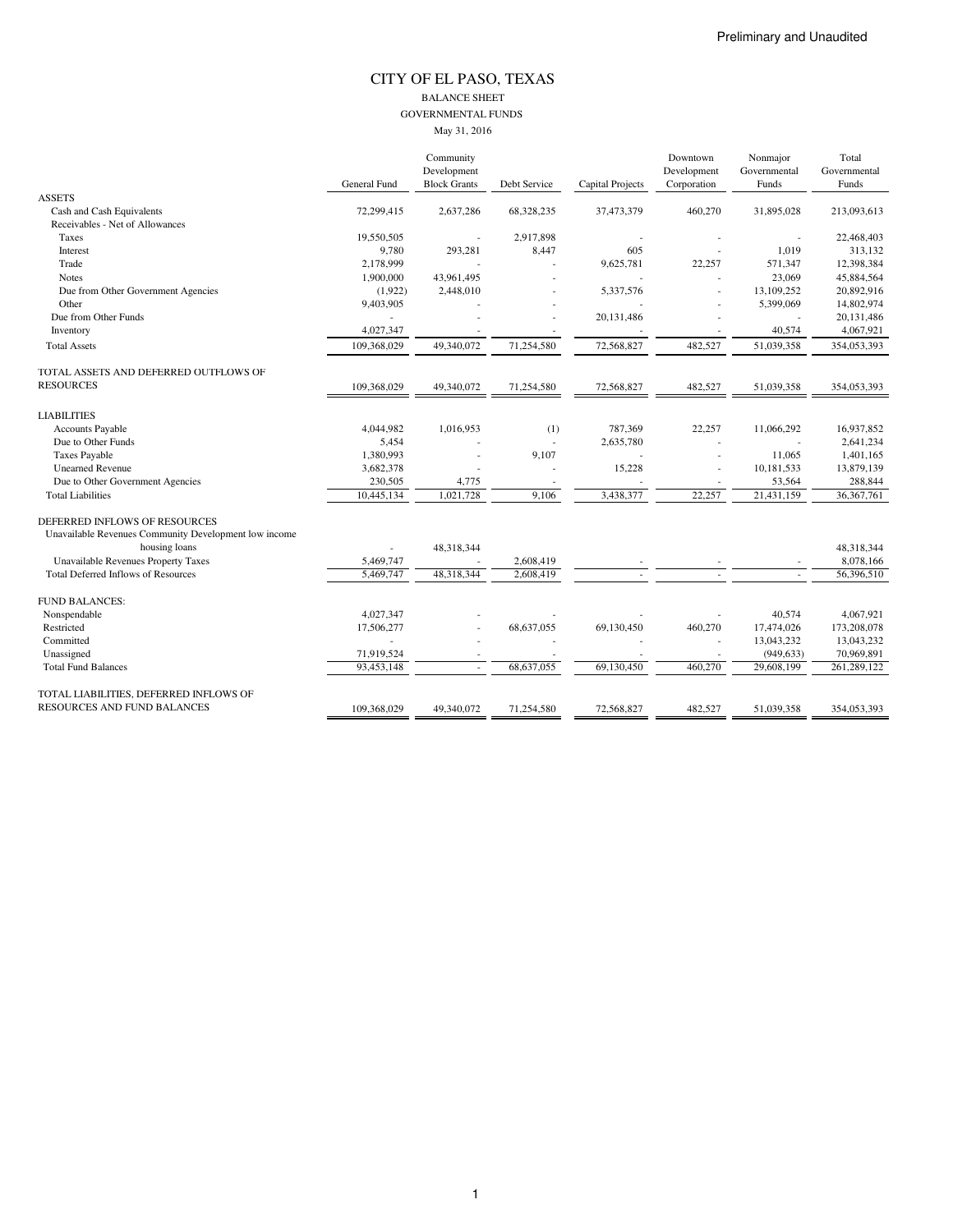#### STATEMENT OF REVENUES, EXPENDITURES AND CHANGES IN FUND BALANCES

#### GOVERNMENTAL FUNDS

|                                                  | General Fund            | Community<br>Development<br><b>Block Grants</b> | Debt Service   | Capital Projects | Downtown<br>Development<br>Corporation | Nonmajor<br>Governmental<br>Funds | Total<br>Governmental<br>Funds |
|--------------------------------------------------|-------------------------|-------------------------------------------------|----------------|------------------|----------------------------------------|-----------------------------------|--------------------------------|
| <b>REVENUES</b>                                  |                         |                                                 |                |                  |                                        |                                   |                                |
| <b>Property Taxes</b>                            | 152,091,096             |                                                 | 79,928,472     |                  |                                        | 2,071,137                         | 234,090,705                    |
| Penalties and Interest-Delinquent taxes          | 837,728                 |                                                 | 425,467        |                  |                                        |                                   | 1,263,195                      |
| <b>Sales Taxes</b>                               | 63,616,372              |                                                 |                | 2,687,271        | 1,694,989                              | 4,840,016                         | 72,838,648                     |
| <b>Franchise Fees</b>                            | 34,966,683              |                                                 |                |                  |                                        | 3,345,025                         | 38,311,708                     |
| Charges for Services                             | 23,615,926              | 2,666,811                                       | 962,140        | 3,863,570        | 33,920                                 | 16,614,008                        | 47,756,375                     |
| Fines and Forfeitures                            | 8,556,349               |                                                 |                |                  |                                        | 1,478,455                         | 10,034,804                     |
| Licenses and Permits                             | 10,225,049              |                                                 |                |                  |                                        | 23,124                            | 10,248,173                     |
| <b>Ticket Sales</b>                              |                         |                                                 |                |                  | 50,509                                 |                                   | 50,509                         |
| <b>Intergovernmental Revenues</b>                | 216,254                 | 8,228,094                                       |                | 3,377,968        |                                        | 13,270,033                        | 25,092,349                     |
| County Participation                             | 312,779                 |                                                 |                |                  |                                        |                                   | 312,779                        |
| Interest                                         | 8,744                   |                                                 |                | 1,555            | $\overline{4}$                         |                                   | 10,303                         |
| Rents and Other                                  | 711,448                 | 203,663                                         |                |                  | 200,000                                | 1,268,401                         | 2,383,512                      |
| <b>TOTAL REVENUES</b>                            | 295,158,428             | 11,098,568                                      | 81,316,079     | 9,930,364        | 1,979,422                              | 42,910,199                        | 442,393,060                    |
| <b>EXPENDITURES</b>                              |                         |                                                 |                |                  |                                        |                                   |                                |
| Current:                                         |                         |                                                 |                |                  |                                        |                                   |                                |
| General Government                               | 20,642,637              | 136,443                                         |                | 55,270           |                                        | 739,367                           | 21,573,717                     |
| Public Safety                                    | 149,890,703             |                                                 |                |                  |                                        | 7,936,838                         | 157,827,541                    |
| Public Works                                     | 24, 285, 711            |                                                 |                | 340,218          | $\overline{a}$                         | 3,323,000                         | 27,948,929                     |
| <b>Facilities Maintenance</b>                    | 373                     |                                                 |                |                  |                                        |                                   | 373                            |
| Public Health                                    | 3,708,519               |                                                 |                |                  |                                        | 9,563,905                         | 13,272,424                     |
| Parks Department                                 | 12,726,464              | 133,306                                         |                |                  |                                        | 1,032,302                         | 13,892,072                     |
| Library                                          | 6,061,501               |                                                 |                |                  |                                        | 245,394                           | 6,306,895                      |
|                                                  |                         | 700                                             |                |                  |                                        |                                   |                                |
| Non Departmental<br>Culture and Recreation       | 13,659,589<br>4,349,094 |                                                 |                | 591.004          |                                        | 205,333<br>7,227,593              | 13,865,622<br>12,167,691       |
|                                                  |                         |                                                 |                |                  | $\overline{a}$                         | 4,617,944                         | 12,206,560                     |
| Economic Development                             | 6,044,315               |                                                 |                | 1,544,301        |                                        |                                   |                                |
| <b>Environmental Code Compliance</b>             |                         |                                                 |                |                  |                                        | 363,693                           | 363,693                        |
| Community and Human Development<br>Debt Service: | 198,609                 | 6,965,681                                       |                |                  |                                        | 147,313                           | 7,311,603                      |
| Principal                                        | 3,033,701               |                                                 |                |                  |                                        |                                   | 3,033,701                      |
| <b>Interest Expense</b>                          | 327,813                 |                                                 | 23,341,681     |                  | 2,155,788                              |                                   | 25,825,282                     |
| <b>Fiscal Fees</b>                               |                         |                                                 | 19,630         | 14,590           | 9,495                                  |                                   | 43,715                         |
| Capital Outlay                                   | 22,611                  | 3,862,438                                       |                | 22,651,034       |                                        | 825,801                           | 27,361,884                     |
| TOTAL EXPENDITURES                               | 244,951,640             | 11,098,568                                      | 23,361,311     | 25,196,417       | 2,165,283                              | 36,228,483                        | 343,001,702                    |
| Excess(Deficiency) of revenues over expenditures | 50,206,788              |                                                 | 57,954,768     | (15,266,053)     | (185, 861)                             | 6,681,716                         | 99,391,358                     |
| OTHER FINANCING SOURCES(USES):                   |                         |                                                 |                |                  |                                        |                                   |                                |
| Transfers In                                     | 11,347,733              |                                                 | 6,019,083      | 5,957,525        | 75,554                                 | 3,484,874                         | 26,884,769                     |
| <b>Transfers Out</b>                             | (11, 447, 399)          |                                                 |                | (6,177,682)      |                                        | (5,317,776)                       | (22, 942, 857)                 |
| Face Amount of Bonds Issued                      |                         |                                                 | $\overline{a}$ | 74,479           |                                        |                                   | 74,479                         |
| Proceeds from Sale of Capital Assets             |                         |                                                 |                | 137,900          |                                        |                                   | 137,900                        |
| Loan Proceeds                                    |                         |                                                 |                | 487,253          |                                        |                                   | 487,253                        |
| Other Sources (Uses)                             |                         | $\overline{a}$                                  | 1,063,090      |                  |                                        |                                   | 1,063,090                      |
| TOTAL OTHER FINANCING SOURCES(USES)              | (99,666)                | ÷                                               | 7,082,173      | 479,475          | 75,554                                 | (1,832,902)                       | 5,704,634                      |
|                                                  |                         |                                                 |                |                  |                                        |                                   |                                |
| Net change in fund balances                      | 50,107,122              |                                                 | 65,036,941     | (14, 786, 578)   | (110, 307)                             | 4,848,814                         | 105,095,992                    |
| Fund balances - beginning of year                | 43,346,026              |                                                 | 3,600,114      | 83,917,028       | 570,577                                | 24,759,385                        | 156,193,130                    |
| Fund balances - end of period                    | 93,453,148              | $\overline{\phantom{a}}$                        | 68,637,055     | 69,130,450       | 460,270                                | 29,608,199                        | 261,289,122                    |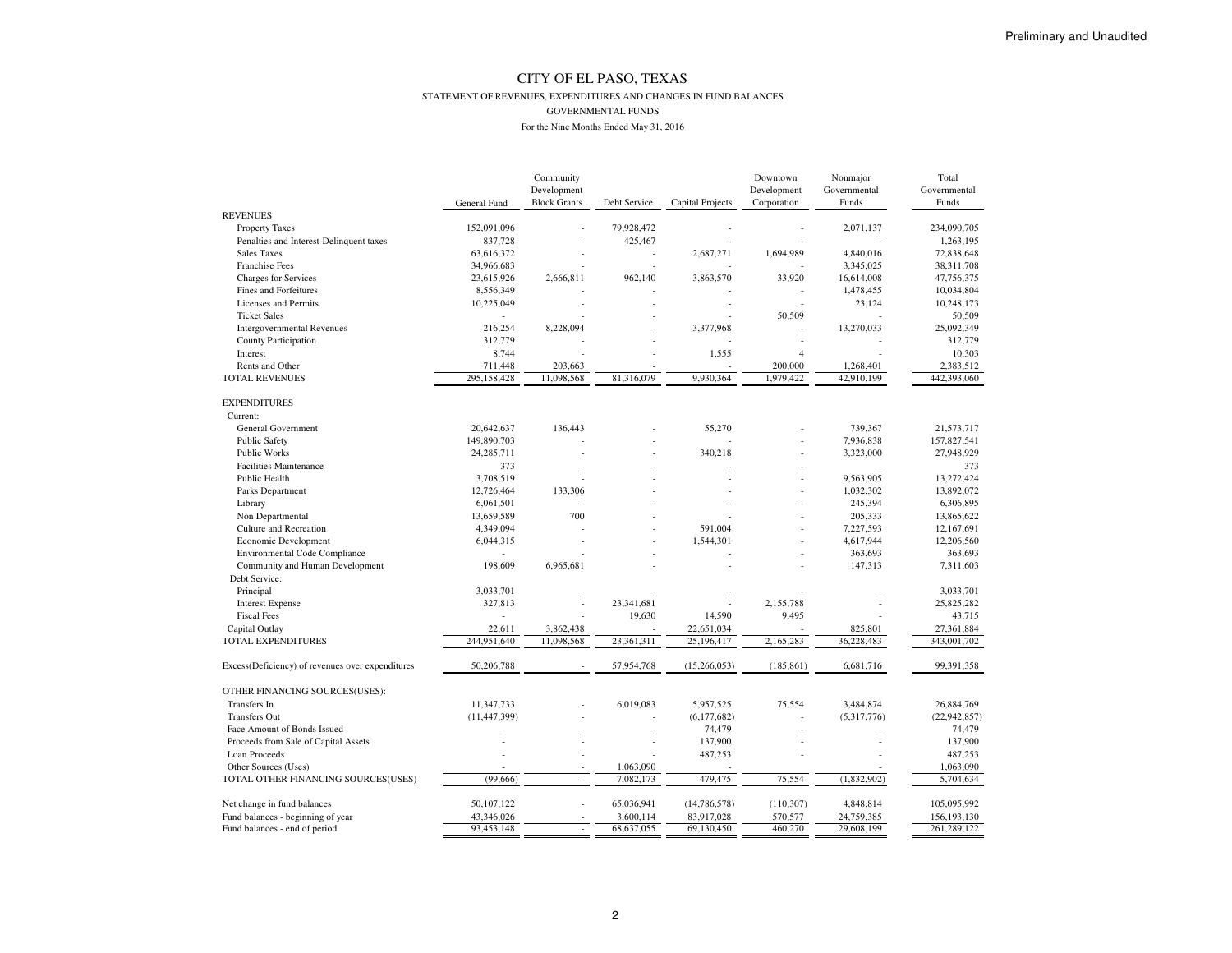#### STATEMENT OF NET POSITION CITY OF EL PASO, TEXAS May 31, 2016 PROPRIETARY FUNDS

|                                                                               |                                     |                            | Business-type Activities - Enterprise Funds |                                 |                                      |                       |                                                        |
|-------------------------------------------------------------------------------|-------------------------------------|----------------------------|---------------------------------------------|---------------------------------|--------------------------------------|-----------------------|--------------------------------------------------------|
|                                                                               | El Paso<br>International<br>Airport | Environment<br>al Services | Mass Transit                                | International<br><b>Bridges</b> | Tax Office<br><b>Enterprise Fund</b> | Totals                | Governmental<br>Activities - Internal<br>Service Funds |
| <b>ASSETS</b>                                                                 |                                     |                            |                                             |                                 |                                      |                       |                                                        |
| Current assets:                                                               |                                     |                            |                                             |                                 |                                      |                       |                                                        |
| Cash and Cash Equivalents<br>Receivables - Net of Allowances:                 | 37,019,265                          | 31,137,959                 | (15, 456, 972)                              | 5,677,804                       | 509,859                              | 58,887,915            | 24,489,438                                             |
| Taxes                                                                         |                                     |                            | 6,394,090                                   |                                 |                                      | 6,394,090             |                                                        |
| Interest                                                                      | 18,863                              |                            |                                             | 1,185                           |                                      | 20,048                | 7,069                                                  |
| Trade                                                                         | 864,681                             | 3,793,326                  | 265,985                                     |                                 |                                      | 4,923,992             | 507,103                                                |
| Due from Other Government Agencies                                            |                                     | 74,549                     | 2,005,546                                   |                                 |                                      | 2.080.095             |                                                        |
| Prepaid Items                                                                 | 417,094                             |                            | 123,004                                     |                                 |                                      | 540,098               | 943,173                                                |
| Due From Other Funds                                                          |                                     |                            | 2,635,780                                   |                                 |                                      | 2,635,780             |                                                        |
| Inventory                                                                     | 1,544,952                           |                            | 3,810,942                                   |                                 |                                      | 5,355,894             | 473,785                                                |
| Total current assets                                                          | 39,864,855                          | 35,005,834                 | (221, 625)                                  | 5,678,989                       | 509,859                              | 80,837,912            | 26,420,568                                             |
| Noncurrent assets:<br>Restricted Cash and Cash Equivalents<br>Capital Assets: |                                     | 19,339,676                 |                                             | 33                              |                                      | 19,339,709            |                                                        |
| Land                                                                          | 1,381,099                           | 6,887,813                  | 11,871,902                                  | 2,469,531                       |                                      | 22,610,345            |                                                        |
| Buildings, Improvements & Equipment, Net                                      | 190,003,697                         | 27,985,153                 | 108,729,575                                 | 16,093,624                      |                                      | 342,812,049           | 33,478                                                 |
| Construction in Progress                                                      | 72,403,314                          | 8,056,899                  | 48,573,348                                  | 101,222                         | 29,346                               | 129,164,129           | 159,929                                                |
| Total noncurrent assets                                                       | 263,788,110                         | 62,269,541                 | 169,174,825                                 | 18,664,410                      | 29,346                               | 513,926,232           | 193,407                                                |
| <b>TOTAL ASSETS</b>                                                           | 303,652,965                         | 97,275,375                 | 168,953,200                                 | 24,343,399                      | 539,205                              | 594,764,144           | 26,613,975                                             |
| DEFERRED OUTFLOWS OF RESOURCES                                                |                                     |                            |                                             |                                 |                                      |                       |                                                        |
| Deferred Outflow of Resources - Pension Contributions                         | 1,163,933                           | 1,745,489                  | 3,152,089                                   | 216,260                         |                                      | 6,277,771             | 504,872                                                |
| Deferred Outflow of Resources - Econ/Demog Losses                             | 189,147                             | 283,654                    | 512,235                                     | 35,144                          |                                      | 1,020,180             | 82,045                                                 |
| <b>Total Deferred Outflows of Resources</b>                                   | 1,353,080                           | 2,029,143                  | 3,664,324                                   | 251,404                         |                                      | 7,297,951             | 586,917                                                |
| Total Assets & Deferred Outflows                                              | 305,006,045                         | 99,304,518                 | 172,617,524                                 | 24,594,803                      | 539,205                              | 602,062,095           | 27,200,892                                             |
| <b>LIABILITIES</b>                                                            |                                     |                            |                                             |                                 |                                      |                       |                                                        |
| Current liabilities:                                                          |                                     |                            |                                             |                                 |                                      |                       |                                                        |
| <b>Accounts Payable</b>                                                       | 2,853,438                           | 1,249,545                  | 2,439,384                                   | 23,272                          | 11,895                               | 6,577,534             | 1,236,456                                              |
| <b>Accrued Payroll</b>                                                        | 39,253                              |                            |                                             |                                 |                                      | 39,253                |                                                        |
| Current Portion - Bonds, Notes and Capital                                    | 1,202,425                           | 1,372,756                  | 1,720,859                                   | 1,178,526                       |                                      | 5,474,566             |                                                        |
| Due to Other Funds                                                            | 1,347,752<br>60,815                 | 2,153,106                  | 16,208,376<br>9                             | 422,253                         |                                      | 20,131,487<br>60,824  |                                                        |
| <b>Taxes Payable</b><br>Interest Payable on Bonds and Notes                   | 102,536                             | 41,804                     | 91,907                                      | 13,802                          |                                      | 250,049               |                                                        |
| <b>Unearned Revenue</b>                                                       | 1,080,946                           | 5,150                      | 576                                         | 5,000                           |                                      | 1,091,672             |                                                        |
| Construction Contracts and Retainage Payable                                  | 2,624,780                           |                            |                                             |                                 |                                      | 2,624,780             |                                                        |
| Compensated Absences - Current                                                | 1,827,771                           | 988,970                    | 1,493,510                                   | 157,135                         |                                      | 4,467,386             |                                                        |
| Landfill Closure Costs - Current                                              |                                     | 992,875                    |                                             |                                 |                                      | 992,875               |                                                        |
| Total current liabilities                                                     | 11,139,716                          | 6,804,206                  | 21.954.621                                  | 1,799,988                       | 11,895                               | 41,710,426            | 1,236,456                                              |
| Noncurrent liabilities:                                                       |                                     |                            |                                             |                                 |                                      |                       |                                                        |
| Certificates of Obligation Bonds                                              | J,                                  | 21,286,615                 | 51,185,893                                  | 6,168,228                       |                                      | 78,640,736            |                                                        |
| Revenue Bonds                                                                 | 56,289,044                          |                            |                                             | (167, 547)                      |                                      | 56,121,497            |                                                        |
| <b>Compensated Absences</b>                                                   | 515,525                             | 278,940                    | 421,247                                     | 44,320                          |                                      | 1,260,032             | 432,132                                                |
| <b>Landfill Closure Costs</b><br>Delta Transfer Station Closure Costs         |                                     | 18,224,756                 |                                             |                                 |                                      | 18,224,756<br>122,045 |                                                        |
| Claims and Judgments                                                          |                                     | 122,045                    | 328,805                                     |                                 |                                      | 328,805               | 15,220,661                                             |
| Net Pension Obligation                                                        | 6,461,516                           | 9,690,003                  | 17,498,673                                  | 747,751                         |                                      | 34,397,943            | 2,802,774                                              |
| Other Postemployment Benefits                                                 | 4,547,191                           | 6,211,703                  | 9,704,452                                   | 941,606                         |                                      | 21,404,952            | 1,846,793                                              |
| Total noncurrent liabilities                                                  | 67,813,276                          | 55,814,062                 | 79,139,070                                  | 7,734,358                       |                                      | 210,500,766           | 20,302,360                                             |
| <b>TOTAL LIABILITIES</b>                                                      | 78,952,992                          | 62,618,268                 | 101,093,691                                 | 9,534,346                       | 11,895                               | 252,211,192           | 21,538,816                                             |
| DEFERRED INFLOWS OF RESOURCES                                                 |                                     |                            |                                             |                                 |                                      |                       |                                                        |
| Deferred Inflow of Resources - Investment Earnings                            | 2,437,059                           | 3,654,731                  | 6,599,889                                   | 905,618                         |                                      | 13,597,297            | 1,057,108                                              |
| <b>Total Deferred Inflows of Resources</b>                                    | 2,437,059                           | 3,654,731                  | 6,599,889                                   | 905,618                         | $\overline{\phantom{a}}$             | 13,597,297            | 1,057,108                                              |
| <b>NET POSITION</b>                                                           |                                     |                            |                                             |                                 |                                      |                       |                                                        |
| Net investment in capital assets                                              | 204,771,750                         | 21,601,446                 | 117,897,025                                 | 12,649,894                      |                                      | 356,920,115           | 75,882                                                 |
| Unrestricted                                                                  | 18,844,244                          | 11,430,073                 | (52, 973, 081)                              | 1,504,945                       | 527,310                              | (20, 666, 509)        | 4,529,086                                              |
| <b>TOTAL NET POSITION</b>                                                     | 223,615,994                         | 33,031,519                 | 64,923,944                                  | 14,154,839                      | 527,310                              | 336,253,606           | 4,604,968                                              |
| TOTAL LIABILITIES AND NET POSITION                                            | 305,006,045                         | 99,304,518                 | 172,617,524                                 | 24,594,803                      | 539,205                              | 602,062,095           | 27,200,892                                             |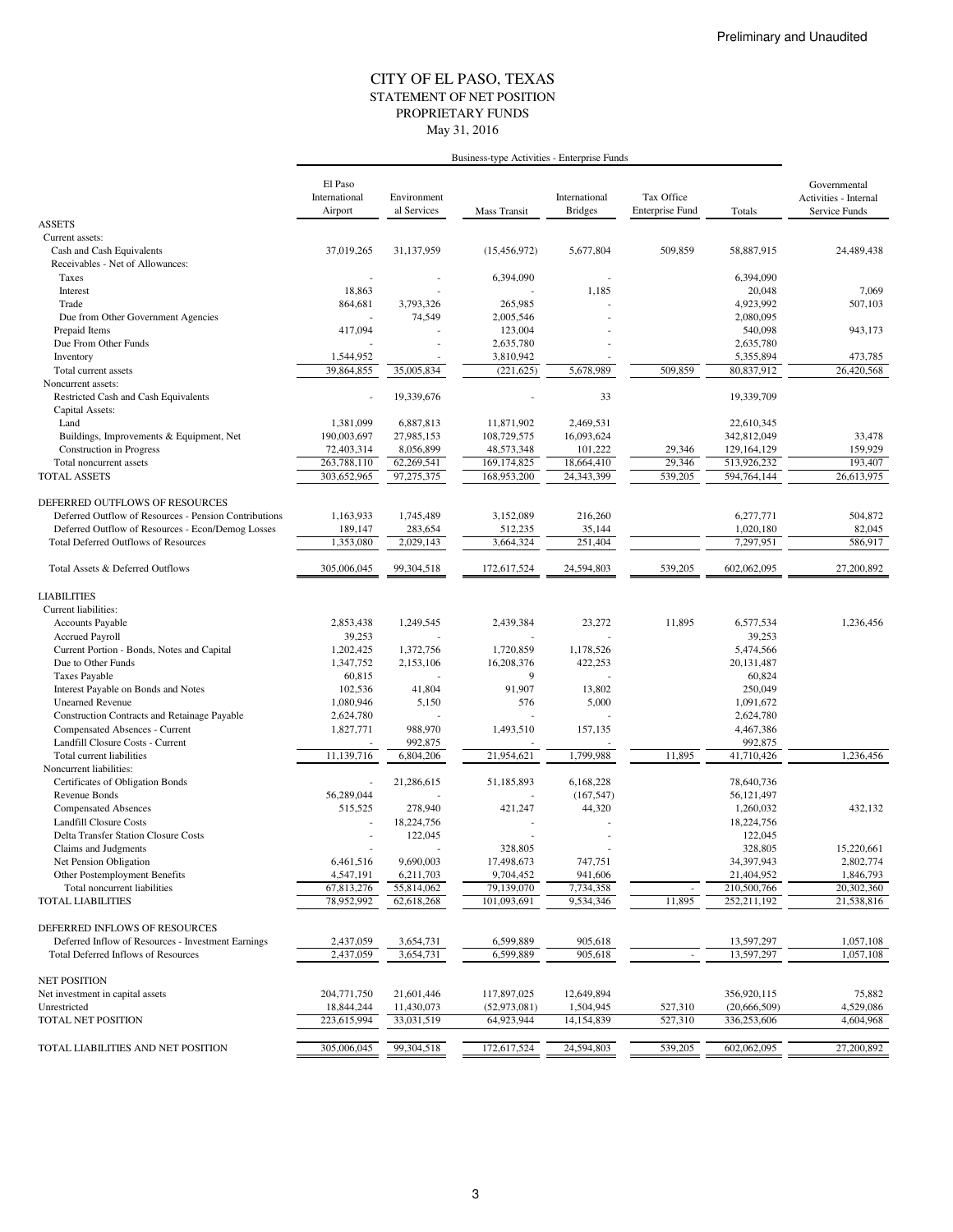#### CITY OF EL PASO, TEXAS STATEMENT OF REVENUES, EXPENSES AND CHANGES IN FUND NET POSITIONPROPRIETARY FUNDSFor the Nine Months Ended May 31, 2016

| Business-type Activities - Enterprise Funds |  |  |
|---------------------------------------------|--|--|
|                                             |  |  |

| <b>OPERATING REVENUES:</b><br>3,144,810<br>1,513,550<br>1,513,550<br><b>Intergovernmental Revenues</b><br>30,000<br>343,362<br>343,362<br>Penalties and Interest-Delinquent taxes<br>35,429,389<br>101,747<br>83,249<br>Charges of Rentals and Fees<br>37,088,254<br>26,161,094<br>46,144,656<br>40,000<br>37.783<br>61,730,013<br>Charges of Tolls<br>21,338,521<br>16,460,084<br>16,460,084<br>433,500<br>258,885<br>7,857,267<br>Charges of Fares and Fees<br>277,966<br>410,604<br>12,124,700<br>7,320,416<br>43,983<br>43,983<br>12,493,333<br>Sales to Departments<br>44,943,570<br>Premium Contributions<br><b>General Revenues</b><br>215,882<br>238,735<br>1,059,429<br>485,202<br>2,600,000<br>2,356,579<br>670,847<br>264,866<br>3,345,382<br>557,240<br>57,994,143<br>26,677,795<br>36,217,459<br>22,092,617<br>16,762,733<br>1,856,912<br>91,293,641<br>37,737,636<br>47,614,689<br>14,764,700<br>9,778,742<br><b>Total Operating Revenues</b><br><b>OPERATING EXPENSES:</b><br><b>Personnel Services</b><br>16,827,071<br>12,221,553<br>21,153,676<br>15,008,632<br>31,673,594<br>25,630,294<br>2,896,938<br>2,123,390<br>(1,202,143)<br>708,624<br>55,692,493<br>4,611,727<br>2,062<br>99,000<br>12,360<br>10,000<br>2,925,926<br>970,148<br>984,570<br><b>Contractual Services</b><br><b>Professional Services</b><br>1,022,200<br>403,313<br>23,718<br>307,000<br>95,232<br>27,653<br>529,511<br>968,211<br>148,433<br>7,248<br>7,022,362<br>1,140,031<br>829,037<br>225.226<br>15,012,883<br>2,266,113<br><b>Outside Contracts</b><br>4,118,666<br>2,381,364<br>12,813,177<br>8,699,923<br>1,401,626<br>(216,377)<br>2,985,063<br>343,570<br>92,634<br>4,120,185<br>1,561,258<br>4,636,500<br>2,093,787<br>11,350<br>3,184<br>(500)<br>53<br>3,750,916<br>Fuel and Lubricants<br>Materials and Supplies<br>1,239,605<br>805,370<br>8,015,685<br>5,335,952<br>3,673,889<br>4,138,249<br>200,927<br>112,406<br>(150, 173)<br>128,662<br>10,520,639<br>3,694,661<br>399<br>Communications<br>396,825<br>128,543<br>20,546<br>48,408<br>27,394<br>12,881<br>210,378<br>311,554<br>181,490<br>Utilities<br>1,953,099<br>1,074,811<br>216,385<br>131,383<br>1,345,000<br>897,791<br>91,500<br>50,134<br>2,154,119<br>18,260<br>54,200<br>16,651<br>20,952<br>560,724<br>346,754<br>258,587<br>(132,750)<br>962,668<br>45,129<br>55,407<br>916,359<br>105,754<br>Operating Leases<br>927<br>Travel and Entertainment<br>155,735<br>151,237<br>74,325<br>54,554<br>46,000<br>38,745<br>12,600<br>17,680<br>(16,000)<br>7,770<br>269,986<br>500<br>306<br>40,000<br>32,248<br>32,554<br>40,318,832<br><b>Benefits Provided</b><br>252,099<br>1,168,627<br>578,814<br>270,575<br>328,300<br>183,891<br>2,219,985<br>1,155,990<br>Maintenance and Repairs<br>541,055<br>1,205,181<br>Landfill and Transfer Station Utilization<br>3,001,005<br>1,467,663<br>1,467,663<br>2,680,231<br>1,572,033<br>6,847,848<br>4,011,031<br>5,926,230<br>4,631,474<br>89,500<br>59,971<br>(389, 756)<br>153,513<br>10,428,022<br>264,781<br><b>Other Operating Expenses</b><br>Depreciation<br>10,616,270<br>6,027,773<br>6,909,161<br>671,069<br>24, 224, 273<br>6,505<br>32,963,025<br>31,792,561<br>46,606,442<br>35,057,654<br>62,100,294<br>54,981,217<br>5,299,626<br>(2,107,699)<br>1,329,602<br>128,460,660<br>56,336,598<br><b>Total Operating Expenses</b><br>8,360,468<br>(47, 335, 594)<br>13,732,149<br>2,107,699<br>527,310<br>1,657,545<br>4,774,611<br>(5,114,766)<br>1,008,247<br>1,159,805<br>(45,202,475)<br>11,463,107<br>(37, 167, 019)<br>Operating Income (Loss)<br>NONOPERATING REVENUES (EXPENSES):<br>593<br>593<br>90,000<br>60,000<br><b>Interest Revenue</b><br>(1,272,833)<br>(476, 827)<br>(1,163,094)<br>(157, 425)<br>(953, 654)<br>(1,937,615)<br>(354,050)<br>(3,070,179)<br><b>Interest Expense</b><br>2,863,373<br>Passenger Facility Charge<br>2,863,373<br><b>Customer Facility Charge</b><br>3,290,000<br>2,488,225<br>2,488,225<br>41,357,944<br>30,676,267<br>30,676,267<br>Sales Tax<br>11,500,000<br>10,720,348<br>10,720,348<br>FTA Subsidy<br>Other Revenues (Expenses)<br>50,920,329<br>40,349,367<br>43,794,473<br>3,380,000<br>4,079,358<br>(893, 654)<br>(476, 827)<br>(354, 050)<br>(157, 425)<br><b>Total NonOperating Revenues (Expenses)</b><br>$\sim$<br>$\overline{\phantom{a}}$<br>Income (Loss) Before Capital Contributions<br>114,593<br>3,584,735<br>13,378,099<br>6,627,454<br>1,657,545<br>and Transfers<br>8,154,611<br>(1,035,408)<br>682,978<br>(4,853,108)<br>11,305,682<br>2,107,699<br>527,310<br><b>Capital Contributions</b><br>3,884,021<br>407,978<br>4,199,539<br>8,491,538<br><b>Transfers Out</b><br>(3,851,616)<br>52,105<br>(3,297,010)<br>5,970,764<br>(362,500)<br>129,479<br>(11, 317, 892)<br>(9,625,568)<br>(3,473,220)<br>1,657,545<br>4,302,995<br>2,900,718<br>7,061,720<br>3,222,235<br>(524,090)<br>2,060,207<br>1,680,114<br>42,387,931<br>527,310<br>11,645,772<br>(3, 182, 417)<br>Change in net assets<br>220,715,276<br>25,969,799<br>65,448,034<br>12,474,725<br>324,607,834<br>2,947,423<br><b>Total Net Position-beginning</b><br>223,615,994<br>33,031,519<br>3,222,235<br>64,923,944<br>2,060,207<br>14,154,839<br>42,387,931<br>527,310<br>336,253,606<br>4,604,968<br><b>Total Net Position-ending</b><br>4,302,995<br>(3,182,417) | Operating<br><b>Budget</b> | El Paso<br>International<br>Airport | Operating<br><b>Budget</b> | Environmental<br>Services | Operating<br><b>Budget</b> | <b>Mass Transit</b> | Operating<br><b>Budget</b> | International<br><b>Bridges</b> | Operating<br><b>Budget</b> | Tax Office<br>Enterprise<br>Fund | Total | Governmental<br>Activities -<br><b>Internal Service</b><br>Funds |
|--------------------------------------------------------------------------------------------------------------------------------------------------------------------------------------------------------------------------------------------------------------------------------------------------------------------------------------------------------------------------------------------------------------------------------------------------------------------------------------------------------------------------------------------------------------------------------------------------------------------------------------------------------------------------------------------------------------------------------------------------------------------------------------------------------------------------------------------------------------------------------------------------------------------------------------------------------------------------------------------------------------------------------------------------------------------------------------------------------------------------------------------------------------------------------------------------------------------------------------------------------------------------------------------------------------------------------------------------------------------------------------------------------------------------------------------------------------------------------------------------------------------------------------------------------------------------------------------------------------------------------------------------------------------------------------------------------------------------------------------------------------------------------------------------------------------------------------------------------------------------------------------------------------------------------------------------------------------------------------------------------------------------------------------------------------------------------------------------------------------------------------------------------------------------------------------------------------------------------------------------------------------------------------------------------------------------------------------------------------------------------------------------------------------------------------------------------------------------------------------------------------------------------------------------------------------------------------------------------------------------------------------------------------------------------------------------------------------------------------------------------------------------------------------------------------------------------------------------------------------------------------------------------------------------------------------------------------------------------------------------------------------------------------------------------------------------------------------------------------------------------------------------------------------------------------------------------------------------------------------------------------------------------------------------------------------------------------------------------------------------------------------------------------------------------------------------------------------------------------------------------------------------------------------------------------------------------------------------------------------------------------------------------------------------------------------------------------------------------------------------------------------------------------------------------------------------------------------------------------------------------------------------------------------------------------------------------------------------------------------------------------------------------------------------------------------------------------------------------------------------------------------------------------------------------------------------------------------------------------------------------------------------------------------------------------------------------------------------------------------------------------------------------------------------------------------------------------------------------------------------------------------------------------------------------------------------------------------------------------------------------------------------------------------------------------------------------------------------------------------------------------------------------------------------------------------------------------------------------------------------------------------------------------------------------------------------------------------------------------------------------------------------------------------------------------------------------------------------------------------------------------------------------------------------------------------------------------------------------------------------------------------------------------------------------------------------------|----------------------------|-------------------------------------|----------------------------|---------------------------|----------------------------|---------------------|----------------------------|---------------------------------|----------------------------|----------------------------------|-------|------------------------------------------------------------------|
|                                                                                                                                                                                                                                                                                                                                                                                                                                                                                                                                                                                                                                                                                                                                                                                                                                                                                                                                                                                                                                                                                                                                                                                                                                                                                                                                                                                                                                                                                                                                                                                                                                                                                                                                                                                                                                                                                                                                                                                                                                                                                                                                                                                                                                                                                                                                                                                                                                                                                                                                                                                                                                                                                                                                                                                                                                                                                                                                                                                                                                                                                                                                                                                                                                                                                                                                                                                                                                                                                                                                                                                                                                                                                                                                                                                                                                                                                                                                                                                                                                                                                                                                                                                                                                                                                                                                                                                                                                                                                                                                                                                                                                                                                                                                                                                                                                                                                                                                                                                                                                                                                                                                                                                                                                                                                                                                |                            |                                     |                            |                           |                            |                     |                            |                                 |                            |                                  |       |                                                                  |
|                                                                                                                                                                                                                                                                                                                                                                                                                                                                                                                                                                                                                                                                                                                                                                                                                                                                                                                                                                                                                                                                                                                                                                                                                                                                                                                                                                                                                                                                                                                                                                                                                                                                                                                                                                                                                                                                                                                                                                                                                                                                                                                                                                                                                                                                                                                                                                                                                                                                                                                                                                                                                                                                                                                                                                                                                                                                                                                                                                                                                                                                                                                                                                                                                                                                                                                                                                                                                                                                                                                                                                                                                                                                                                                                                                                                                                                                                                                                                                                                                                                                                                                                                                                                                                                                                                                                                                                                                                                                                                                                                                                                                                                                                                                                                                                                                                                                                                                                                                                                                                                                                                                                                                                                                                                                                                                                |                            |                                     |                            |                           |                            |                     |                            |                                 |                            |                                  |       |                                                                  |
|                                                                                                                                                                                                                                                                                                                                                                                                                                                                                                                                                                                                                                                                                                                                                                                                                                                                                                                                                                                                                                                                                                                                                                                                                                                                                                                                                                                                                                                                                                                                                                                                                                                                                                                                                                                                                                                                                                                                                                                                                                                                                                                                                                                                                                                                                                                                                                                                                                                                                                                                                                                                                                                                                                                                                                                                                                                                                                                                                                                                                                                                                                                                                                                                                                                                                                                                                                                                                                                                                                                                                                                                                                                                                                                                                                                                                                                                                                                                                                                                                                                                                                                                                                                                                                                                                                                                                                                                                                                                                                                                                                                                                                                                                                                                                                                                                                                                                                                                                                                                                                                                                                                                                                                                                                                                                                                                |                            |                                     |                            |                           |                            |                     |                            |                                 |                            |                                  |       |                                                                  |
|                                                                                                                                                                                                                                                                                                                                                                                                                                                                                                                                                                                                                                                                                                                                                                                                                                                                                                                                                                                                                                                                                                                                                                                                                                                                                                                                                                                                                                                                                                                                                                                                                                                                                                                                                                                                                                                                                                                                                                                                                                                                                                                                                                                                                                                                                                                                                                                                                                                                                                                                                                                                                                                                                                                                                                                                                                                                                                                                                                                                                                                                                                                                                                                                                                                                                                                                                                                                                                                                                                                                                                                                                                                                                                                                                                                                                                                                                                                                                                                                                                                                                                                                                                                                                                                                                                                                                                                                                                                                                                                                                                                                                                                                                                                                                                                                                                                                                                                                                                                                                                                                                                                                                                                                                                                                                                                                |                            |                                     |                            |                           |                            |                     |                            |                                 |                            |                                  |       |                                                                  |
|                                                                                                                                                                                                                                                                                                                                                                                                                                                                                                                                                                                                                                                                                                                                                                                                                                                                                                                                                                                                                                                                                                                                                                                                                                                                                                                                                                                                                                                                                                                                                                                                                                                                                                                                                                                                                                                                                                                                                                                                                                                                                                                                                                                                                                                                                                                                                                                                                                                                                                                                                                                                                                                                                                                                                                                                                                                                                                                                                                                                                                                                                                                                                                                                                                                                                                                                                                                                                                                                                                                                                                                                                                                                                                                                                                                                                                                                                                                                                                                                                                                                                                                                                                                                                                                                                                                                                                                                                                                                                                                                                                                                                                                                                                                                                                                                                                                                                                                                                                                                                                                                                                                                                                                                                                                                                                                                |                            |                                     |                            |                           |                            |                     |                            |                                 |                            |                                  |       |                                                                  |
|                                                                                                                                                                                                                                                                                                                                                                                                                                                                                                                                                                                                                                                                                                                                                                                                                                                                                                                                                                                                                                                                                                                                                                                                                                                                                                                                                                                                                                                                                                                                                                                                                                                                                                                                                                                                                                                                                                                                                                                                                                                                                                                                                                                                                                                                                                                                                                                                                                                                                                                                                                                                                                                                                                                                                                                                                                                                                                                                                                                                                                                                                                                                                                                                                                                                                                                                                                                                                                                                                                                                                                                                                                                                                                                                                                                                                                                                                                                                                                                                                                                                                                                                                                                                                                                                                                                                                                                                                                                                                                                                                                                                                                                                                                                                                                                                                                                                                                                                                                                                                                                                                                                                                                                                                                                                                                                                |                            |                                     |                            |                           |                            |                     |                            |                                 |                            |                                  |       |                                                                  |
|                                                                                                                                                                                                                                                                                                                                                                                                                                                                                                                                                                                                                                                                                                                                                                                                                                                                                                                                                                                                                                                                                                                                                                                                                                                                                                                                                                                                                                                                                                                                                                                                                                                                                                                                                                                                                                                                                                                                                                                                                                                                                                                                                                                                                                                                                                                                                                                                                                                                                                                                                                                                                                                                                                                                                                                                                                                                                                                                                                                                                                                                                                                                                                                                                                                                                                                                                                                                                                                                                                                                                                                                                                                                                                                                                                                                                                                                                                                                                                                                                                                                                                                                                                                                                                                                                                                                                                                                                                                                                                                                                                                                                                                                                                                                                                                                                                                                                                                                                                                                                                                                                                                                                                                                                                                                                                                                |                            |                                     |                            |                           |                            |                     |                            |                                 |                            |                                  |       |                                                                  |
|                                                                                                                                                                                                                                                                                                                                                                                                                                                                                                                                                                                                                                                                                                                                                                                                                                                                                                                                                                                                                                                                                                                                                                                                                                                                                                                                                                                                                                                                                                                                                                                                                                                                                                                                                                                                                                                                                                                                                                                                                                                                                                                                                                                                                                                                                                                                                                                                                                                                                                                                                                                                                                                                                                                                                                                                                                                                                                                                                                                                                                                                                                                                                                                                                                                                                                                                                                                                                                                                                                                                                                                                                                                                                                                                                                                                                                                                                                                                                                                                                                                                                                                                                                                                                                                                                                                                                                                                                                                                                                                                                                                                                                                                                                                                                                                                                                                                                                                                                                                                                                                                                                                                                                                                                                                                                                                                |                            |                                     |                            |                           |                            |                     |                            |                                 |                            |                                  |       |                                                                  |
|                                                                                                                                                                                                                                                                                                                                                                                                                                                                                                                                                                                                                                                                                                                                                                                                                                                                                                                                                                                                                                                                                                                                                                                                                                                                                                                                                                                                                                                                                                                                                                                                                                                                                                                                                                                                                                                                                                                                                                                                                                                                                                                                                                                                                                                                                                                                                                                                                                                                                                                                                                                                                                                                                                                                                                                                                                                                                                                                                                                                                                                                                                                                                                                                                                                                                                                                                                                                                                                                                                                                                                                                                                                                                                                                                                                                                                                                                                                                                                                                                                                                                                                                                                                                                                                                                                                                                                                                                                                                                                                                                                                                                                                                                                                                                                                                                                                                                                                                                                                                                                                                                                                                                                                                                                                                                                                                |                            |                                     |                            |                           |                            |                     |                            |                                 |                            |                                  |       |                                                                  |
|                                                                                                                                                                                                                                                                                                                                                                                                                                                                                                                                                                                                                                                                                                                                                                                                                                                                                                                                                                                                                                                                                                                                                                                                                                                                                                                                                                                                                                                                                                                                                                                                                                                                                                                                                                                                                                                                                                                                                                                                                                                                                                                                                                                                                                                                                                                                                                                                                                                                                                                                                                                                                                                                                                                                                                                                                                                                                                                                                                                                                                                                                                                                                                                                                                                                                                                                                                                                                                                                                                                                                                                                                                                                                                                                                                                                                                                                                                                                                                                                                                                                                                                                                                                                                                                                                                                                                                                                                                                                                                                                                                                                                                                                                                                                                                                                                                                                                                                                                                                                                                                                                                                                                                                                                                                                                                                                |                            |                                     |                            |                           |                            |                     |                            |                                 |                            |                                  |       |                                                                  |
|                                                                                                                                                                                                                                                                                                                                                                                                                                                                                                                                                                                                                                                                                                                                                                                                                                                                                                                                                                                                                                                                                                                                                                                                                                                                                                                                                                                                                                                                                                                                                                                                                                                                                                                                                                                                                                                                                                                                                                                                                                                                                                                                                                                                                                                                                                                                                                                                                                                                                                                                                                                                                                                                                                                                                                                                                                                                                                                                                                                                                                                                                                                                                                                                                                                                                                                                                                                                                                                                                                                                                                                                                                                                                                                                                                                                                                                                                                                                                                                                                                                                                                                                                                                                                                                                                                                                                                                                                                                                                                                                                                                                                                                                                                                                                                                                                                                                                                                                                                                                                                                                                                                                                                                                                                                                                                                                |                            |                                     |                            |                           |                            |                     |                            |                                 |                            |                                  |       |                                                                  |
|                                                                                                                                                                                                                                                                                                                                                                                                                                                                                                                                                                                                                                                                                                                                                                                                                                                                                                                                                                                                                                                                                                                                                                                                                                                                                                                                                                                                                                                                                                                                                                                                                                                                                                                                                                                                                                                                                                                                                                                                                                                                                                                                                                                                                                                                                                                                                                                                                                                                                                                                                                                                                                                                                                                                                                                                                                                                                                                                                                                                                                                                                                                                                                                                                                                                                                                                                                                                                                                                                                                                                                                                                                                                                                                                                                                                                                                                                                                                                                                                                                                                                                                                                                                                                                                                                                                                                                                                                                                                                                                                                                                                                                                                                                                                                                                                                                                                                                                                                                                                                                                                                                                                                                                                                                                                                                                                |                            |                                     |                            |                           |                            |                     |                            |                                 |                            |                                  |       |                                                                  |
|                                                                                                                                                                                                                                                                                                                                                                                                                                                                                                                                                                                                                                                                                                                                                                                                                                                                                                                                                                                                                                                                                                                                                                                                                                                                                                                                                                                                                                                                                                                                                                                                                                                                                                                                                                                                                                                                                                                                                                                                                                                                                                                                                                                                                                                                                                                                                                                                                                                                                                                                                                                                                                                                                                                                                                                                                                                                                                                                                                                                                                                                                                                                                                                                                                                                                                                                                                                                                                                                                                                                                                                                                                                                                                                                                                                                                                                                                                                                                                                                                                                                                                                                                                                                                                                                                                                                                                                                                                                                                                                                                                                                                                                                                                                                                                                                                                                                                                                                                                                                                                                                                                                                                                                                                                                                                                                                |                            |                                     |                            |                           |                            |                     |                            |                                 |                            |                                  |       |                                                                  |
|                                                                                                                                                                                                                                                                                                                                                                                                                                                                                                                                                                                                                                                                                                                                                                                                                                                                                                                                                                                                                                                                                                                                                                                                                                                                                                                                                                                                                                                                                                                                                                                                                                                                                                                                                                                                                                                                                                                                                                                                                                                                                                                                                                                                                                                                                                                                                                                                                                                                                                                                                                                                                                                                                                                                                                                                                                                                                                                                                                                                                                                                                                                                                                                                                                                                                                                                                                                                                                                                                                                                                                                                                                                                                                                                                                                                                                                                                                                                                                                                                                                                                                                                                                                                                                                                                                                                                                                                                                                                                                                                                                                                                                                                                                                                                                                                                                                                                                                                                                                                                                                                                                                                                                                                                                                                                                                                |                            |                                     |                            |                           |                            |                     |                            |                                 |                            |                                  |       |                                                                  |
|                                                                                                                                                                                                                                                                                                                                                                                                                                                                                                                                                                                                                                                                                                                                                                                                                                                                                                                                                                                                                                                                                                                                                                                                                                                                                                                                                                                                                                                                                                                                                                                                                                                                                                                                                                                                                                                                                                                                                                                                                                                                                                                                                                                                                                                                                                                                                                                                                                                                                                                                                                                                                                                                                                                                                                                                                                                                                                                                                                                                                                                                                                                                                                                                                                                                                                                                                                                                                                                                                                                                                                                                                                                                                                                                                                                                                                                                                                                                                                                                                                                                                                                                                                                                                                                                                                                                                                                                                                                                                                                                                                                                                                                                                                                                                                                                                                                                                                                                                                                                                                                                                                                                                                                                                                                                                                                                |                            |                                     |                            |                           |                            |                     |                            |                                 |                            |                                  |       |                                                                  |
|                                                                                                                                                                                                                                                                                                                                                                                                                                                                                                                                                                                                                                                                                                                                                                                                                                                                                                                                                                                                                                                                                                                                                                                                                                                                                                                                                                                                                                                                                                                                                                                                                                                                                                                                                                                                                                                                                                                                                                                                                                                                                                                                                                                                                                                                                                                                                                                                                                                                                                                                                                                                                                                                                                                                                                                                                                                                                                                                                                                                                                                                                                                                                                                                                                                                                                                                                                                                                                                                                                                                                                                                                                                                                                                                                                                                                                                                                                                                                                                                                                                                                                                                                                                                                                                                                                                                                                                                                                                                                                                                                                                                                                                                                                                                                                                                                                                                                                                                                                                                                                                                                                                                                                                                                                                                                                                                |                            |                                     |                            |                           |                            |                     |                            |                                 |                            |                                  |       |                                                                  |
|                                                                                                                                                                                                                                                                                                                                                                                                                                                                                                                                                                                                                                                                                                                                                                                                                                                                                                                                                                                                                                                                                                                                                                                                                                                                                                                                                                                                                                                                                                                                                                                                                                                                                                                                                                                                                                                                                                                                                                                                                                                                                                                                                                                                                                                                                                                                                                                                                                                                                                                                                                                                                                                                                                                                                                                                                                                                                                                                                                                                                                                                                                                                                                                                                                                                                                                                                                                                                                                                                                                                                                                                                                                                                                                                                                                                                                                                                                                                                                                                                                                                                                                                                                                                                                                                                                                                                                                                                                                                                                                                                                                                                                                                                                                                                                                                                                                                                                                                                                                                                                                                                                                                                                                                                                                                                                                                |                            |                                     |                            |                           |                            |                     |                            |                                 |                            |                                  |       |                                                                  |
|                                                                                                                                                                                                                                                                                                                                                                                                                                                                                                                                                                                                                                                                                                                                                                                                                                                                                                                                                                                                                                                                                                                                                                                                                                                                                                                                                                                                                                                                                                                                                                                                                                                                                                                                                                                                                                                                                                                                                                                                                                                                                                                                                                                                                                                                                                                                                                                                                                                                                                                                                                                                                                                                                                                                                                                                                                                                                                                                                                                                                                                                                                                                                                                                                                                                                                                                                                                                                                                                                                                                                                                                                                                                                                                                                                                                                                                                                                                                                                                                                                                                                                                                                                                                                                                                                                                                                                                                                                                                                                                                                                                                                                                                                                                                                                                                                                                                                                                                                                                                                                                                                                                                                                                                                                                                                                                                |                            |                                     |                            |                           |                            |                     |                            |                                 |                            |                                  |       |                                                                  |
|                                                                                                                                                                                                                                                                                                                                                                                                                                                                                                                                                                                                                                                                                                                                                                                                                                                                                                                                                                                                                                                                                                                                                                                                                                                                                                                                                                                                                                                                                                                                                                                                                                                                                                                                                                                                                                                                                                                                                                                                                                                                                                                                                                                                                                                                                                                                                                                                                                                                                                                                                                                                                                                                                                                                                                                                                                                                                                                                                                                                                                                                                                                                                                                                                                                                                                                                                                                                                                                                                                                                                                                                                                                                                                                                                                                                                                                                                                                                                                                                                                                                                                                                                                                                                                                                                                                                                                                                                                                                                                                                                                                                                                                                                                                                                                                                                                                                                                                                                                                                                                                                                                                                                                                                                                                                                                                                |                            |                                     |                            |                           |                            |                     |                            |                                 |                            |                                  |       |                                                                  |
|                                                                                                                                                                                                                                                                                                                                                                                                                                                                                                                                                                                                                                                                                                                                                                                                                                                                                                                                                                                                                                                                                                                                                                                                                                                                                                                                                                                                                                                                                                                                                                                                                                                                                                                                                                                                                                                                                                                                                                                                                                                                                                                                                                                                                                                                                                                                                                                                                                                                                                                                                                                                                                                                                                                                                                                                                                                                                                                                                                                                                                                                                                                                                                                                                                                                                                                                                                                                                                                                                                                                                                                                                                                                                                                                                                                                                                                                                                                                                                                                                                                                                                                                                                                                                                                                                                                                                                                                                                                                                                                                                                                                                                                                                                                                                                                                                                                                                                                                                                                                                                                                                                                                                                                                                                                                                                                                |                            |                                     |                            |                           |                            |                     |                            |                                 |                            |                                  |       |                                                                  |
|                                                                                                                                                                                                                                                                                                                                                                                                                                                                                                                                                                                                                                                                                                                                                                                                                                                                                                                                                                                                                                                                                                                                                                                                                                                                                                                                                                                                                                                                                                                                                                                                                                                                                                                                                                                                                                                                                                                                                                                                                                                                                                                                                                                                                                                                                                                                                                                                                                                                                                                                                                                                                                                                                                                                                                                                                                                                                                                                                                                                                                                                                                                                                                                                                                                                                                                                                                                                                                                                                                                                                                                                                                                                                                                                                                                                                                                                                                                                                                                                                                                                                                                                                                                                                                                                                                                                                                                                                                                                                                                                                                                                                                                                                                                                                                                                                                                                                                                                                                                                                                                                                                                                                                                                                                                                                                                                |                            |                                     |                            |                           |                            |                     |                            |                                 |                            |                                  |       |                                                                  |
|                                                                                                                                                                                                                                                                                                                                                                                                                                                                                                                                                                                                                                                                                                                                                                                                                                                                                                                                                                                                                                                                                                                                                                                                                                                                                                                                                                                                                                                                                                                                                                                                                                                                                                                                                                                                                                                                                                                                                                                                                                                                                                                                                                                                                                                                                                                                                                                                                                                                                                                                                                                                                                                                                                                                                                                                                                                                                                                                                                                                                                                                                                                                                                                                                                                                                                                                                                                                                                                                                                                                                                                                                                                                                                                                                                                                                                                                                                                                                                                                                                                                                                                                                                                                                                                                                                                                                                                                                                                                                                                                                                                                                                                                                                                                                                                                                                                                                                                                                                                                                                                                                                                                                                                                                                                                                                                                |                            |                                     |                            |                           |                            |                     |                            |                                 |                            |                                  |       |                                                                  |
|                                                                                                                                                                                                                                                                                                                                                                                                                                                                                                                                                                                                                                                                                                                                                                                                                                                                                                                                                                                                                                                                                                                                                                                                                                                                                                                                                                                                                                                                                                                                                                                                                                                                                                                                                                                                                                                                                                                                                                                                                                                                                                                                                                                                                                                                                                                                                                                                                                                                                                                                                                                                                                                                                                                                                                                                                                                                                                                                                                                                                                                                                                                                                                                                                                                                                                                                                                                                                                                                                                                                                                                                                                                                                                                                                                                                                                                                                                                                                                                                                                                                                                                                                                                                                                                                                                                                                                                                                                                                                                                                                                                                                                                                                                                                                                                                                                                                                                                                                                                                                                                                                                                                                                                                                                                                                                                                |                            |                                     |                            |                           |                            |                     |                            |                                 |                            |                                  |       |                                                                  |
|                                                                                                                                                                                                                                                                                                                                                                                                                                                                                                                                                                                                                                                                                                                                                                                                                                                                                                                                                                                                                                                                                                                                                                                                                                                                                                                                                                                                                                                                                                                                                                                                                                                                                                                                                                                                                                                                                                                                                                                                                                                                                                                                                                                                                                                                                                                                                                                                                                                                                                                                                                                                                                                                                                                                                                                                                                                                                                                                                                                                                                                                                                                                                                                                                                                                                                                                                                                                                                                                                                                                                                                                                                                                                                                                                                                                                                                                                                                                                                                                                                                                                                                                                                                                                                                                                                                                                                                                                                                                                                                                                                                                                                                                                                                                                                                                                                                                                                                                                                                                                                                                                                                                                                                                                                                                                                                                |                            |                                     |                            |                           |                            |                     |                            |                                 |                            |                                  |       |                                                                  |
|                                                                                                                                                                                                                                                                                                                                                                                                                                                                                                                                                                                                                                                                                                                                                                                                                                                                                                                                                                                                                                                                                                                                                                                                                                                                                                                                                                                                                                                                                                                                                                                                                                                                                                                                                                                                                                                                                                                                                                                                                                                                                                                                                                                                                                                                                                                                                                                                                                                                                                                                                                                                                                                                                                                                                                                                                                                                                                                                                                                                                                                                                                                                                                                                                                                                                                                                                                                                                                                                                                                                                                                                                                                                                                                                                                                                                                                                                                                                                                                                                                                                                                                                                                                                                                                                                                                                                                                                                                                                                                                                                                                                                                                                                                                                                                                                                                                                                                                                                                                                                                                                                                                                                                                                                                                                                                                                |                            |                                     |                            |                           |                            |                     |                            |                                 |                            |                                  |       |                                                                  |
|                                                                                                                                                                                                                                                                                                                                                                                                                                                                                                                                                                                                                                                                                                                                                                                                                                                                                                                                                                                                                                                                                                                                                                                                                                                                                                                                                                                                                                                                                                                                                                                                                                                                                                                                                                                                                                                                                                                                                                                                                                                                                                                                                                                                                                                                                                                                                                                                                                                                                                                                                                                                                                                                                                                                                                                                                                                                                                                                                                                                                                                                                                                                                                                                                                                                                                                                                                                                                                                                                                                                                                                                                                                                                                                                                                                                                                                                                                                                                                                                                                                                                                                                                                                                                                                                                                                                                                                                                                                                                                                                                                                                                                                                                                                                                                                                                                                                                                                                                                                                                                                                                                                                                                                                                                                                                                                                |                            |                                     |                            |                           |                            |                     |                            |                                 |                            |                                  |       |                                                                  |
|                                                                                                                                                                                                                                                                                                                                                                                                                                                                                                                                                                                                                                                                                                                                                                                                                                                                                                                                                                                                                                                                                                                                                                                                                                                                                                                                                                                                                                                                                                                                                                                                                                                                                                                                                                                                                                                                                                                                                                                                                                                                                                                                                                                                                                                                                                                                                                                                                                                                                                                                                                                                                                                                                                                                                                                                                                                                                                                                                                                                                                                                                                                                                                                                                                                                                                                                                                                                                                                                                                                                                                                                                                                                                                                                                                                                                                                                                                                                                                                                                                                                                                                                                                                                                                                                                                                                                                                                                                                                                                                                                                                                                                                                                                                                                                                                                                                                                                                                                                                                                                                                                                                                                                                                                                                                                                                                |                            |                                     |                            |                           |                            |                     |                            |                                 |                            |                                  |       |                                                                  |
|                                                                                                                                                                                                                                                                                                                                                                                                                                                                                                                                                                                                                                                                                                                                                                                                                                                                                                                                                                                                                                                                                                                                                                                                                                                                                                                                                                                                                                                                                                                                                                                                                                                                                                                                                                                                                                                                                                                                                                                                                                                                                                                                                                                                                                                                                                                                                                                                                                                                                                                                                                                                                                                                                                                                                                                                                                                                                                                                                                                                                                                                                                                                                                                                                                                                                                                                                                                                                                                                                                                                                                                                                                                                                                                                                                                                                                                                                                                                                                                                                                                                                                                                                                                                                                                                                                                                                                                                                                                                                                                                                                                                                                                                                                                                                                                                                                                                                                                                                                                                                                                                                                                                                                                                                                                                                                                                |                            |                                     |                            |                           |                            |                     |                            |                                 |                            |                                  |       |                                                                  |
|                                                                                                                                                                                                                                                                                                                                                                                                                                                                                                                                                                                                                                                                                                                                                                                                                                                                                                                                                                                                                                                                                                                                                                                                                                                                                                                                                                                                                                                                                                                                                                                                                                                                                                                                                                                                                                                                                                                                                                                                                                                                                                                                                                                                                                                                                                                                                                                                                                                                                                                                                                                                                                                                                                                                                                                                                                                                                                                                                                                                                                                                                                                                                                                                                                                                                                                                                                                                                                                                                                                                                                                                                                                                                                                                                                                                                                                                                                                                                                                                                                                                                                                                                                                                                                                                                                                                                                                                                                                                                                                                                                                                                                                                                                                                                                                                                                                                                                                                                                                                                                                                                                                                                                                                                                                                                                                                |                            |                                     |                            |                           |                            |                     |                            |                                 |                            |                                  |       |                                                                  |
|                                                                                                                                                                                                                                                                                                                                                                                                                                                                                                                                                                                                                                                                                                                                                                                                                                                                                                                                                                                                                                                                                                                                                                                                                                                                                                                                                                                                                                                                                                                                                                                                                                                                                                                                                                                                                                                                                                                                                                                                                                                                                                                                                                                                                                                                                                                                                                                                                                                                                                                                                                                                                                                                                                                                                                                                                                                                                                                                                                                                                                                                                                                                                                                                                                                                                                                                                                                                                                                                                                                                                                                                                                                                                                                                                                                                                                                                                                                                                                                                                                                                                                                                                                                                                                                                                                                                                                                                                                                                                                                                                                                                                                                                                                                                                                                                                                                                                                                                                                                                                                                                                                                                                                                                                                                                                                                                |                            |                                     |                            |                           |                            |                     |                            |                                 |                            |                                  |       |                                                                  |
|                                                                                                                                                                                                                                                                                                                                                                                                                                                                                                                                                                                                                                                                                                                                                                                                                                                                                                                                                                                                                                                                                                                                                                                                                                                                                                                                                                                                                                                                                                                                                                                                                                                                                                                                                                                                                                                                                                                                                                                                                                                                                                                                                                                                                                                                                                                                                                                                                                                                                                                                                                                                                                                                                                                                                                                                                                                                                                                                                                                                                                                                                                                                                                                                                                                                                                                                                                                                                                                                                                                                                                                                                                                                                                                                                                                                                                                                                                                                                                                                                                                                                                                                                                                                                                                                                                                                                                                                                                                                                                                                                                                                                                                                                                                                                                                                                                                                                                                                                                                                                                                                                                                                                                                                                                                                                                                                |                            |                                     |                            |                           |                            |                     |                            |                                 |                            |                                  |       |                                                                  |
|                                                                                                                                                                                                                                                                                                                                                                                                                                                                                                                                                                                                                                                                                                                                                                                                                                                                                                                                                                                                                                                                                                                                                                                                                                                                                                                                                                                                                                                                                                                                                                                                                                                                                                                                                                                                                                                                                                                                                                                                                                                                                                                                                                                                                                                                                                                                                                                                                                                                                                                                                                                                                                                                                                                                                                                                                                                                                                                                                                                                                                                                                                                                                                                                                                                                                                                                                                                                                                                                                                                                                                                                                                                                                                                                                                                                                                                                                                                                                                                                                                                                                                                                                                                                                                                                                                                                                                                                                                                                                                                                                                                                                                                                                                                                                                                                                                                                                                                                                                                                                                                                                                                                                                                                                                                                                                                                |                            |                                     |                            |                           |                            |                     |                            |                                 |                            |                                  |       |                                                                  |
|                                                                                                                                                                                                                                                                                                                                                                                                                                                                                                                                                                                                                                                                                                                                                                                                                                                                                                                                                                                                                                                                                                                                                                                                                                                                                                                                                                                                                                                                                                                                                                                                                                                                                                                                                                                                                                                                                                                                                                                                                                                                                                                                                                                                                                                                                                                                                                                                                                                                                                                                                                                                                                                                                                                                                                                                                                                                                                                                                                                                                                                                                                                                                                                                                                                                                                                                                                                                                                                                                                                                                                                                                                                                                                                                                                                                                                                                                                                                                                                                                                                                                                                                                                                                                                                                                                                                                                                                                                                                                                                                                                                                                                                                                                                                                                                                                                                                                                                                                                                                                                                                                                                                                                                                                                                                                                                                |                            |                                     |                            |                           |                            |                     |                            |                                 |                            |                                  |       |                                                                  |
|                                                                                                                                                                                                                                                                                                                                                                                                                                                                                                                                                                                                                                                                                                                                                                                                                                                                                                                                                                                                                                                                                                                                                                                                                                                                                                                                                                                                                                                                                                                                                                                                                                                                                                                                                                                                                                                                                                                                                                                                                                                                                                                                                                                                                                                                                                                                                                                                                                                                                                                                                                                                                                                                                                                                                                                                                                                                                                                                                                                                                                                                                                                                                                                                                                                                                                                                                                                                                                                                                                                                                                                                                                                                                                                                                                                                                                                                                                                                                                                                                                                                                                                                                                                                                                                                                                                                                                                                                                                                                                                                                                                                                                                                                                                                                                                                                                                                                                                                                                                                                                                                                                                                                                                                                                                                                                                                |                            |                                     |                            |                           |                            |                     |                            |                                 |                            |                                  |       |                                                                  |
|                                                                                                                                                                                                                                                                                                                                                                                                                                                                                                                                                                                                                                                                                                                                                                                                                                                                                                                                                                                                                                                                                                                                                                                                                                                                                                                                                                                                                                                                                                                                                                                                                                                                                                                                                                                                                                                                                                                                                                                                                                                                                                                                                                                                                                                                                                                                                                                                                                                                                                                                                                                                                                                                                                                                                                                                                                                                                                                                                                                                                                                                                                                                                                                                                                                                                                                                                                                                                                                                                                                                                                                                                                                                                                                                                                                                                                                                                                                                                                                                                                                                                                                                                                                                                                                                                                                                                                                                                                                                                                                                                                                                                                                                                                                                                                                                                                                                                                                                                                                                                                                                                                                                                                                                                                                                                                                                |                            |                                     |                            |                           |                            |                     |                            |                                 |                            |                                  |       |                                                                  |
|                                                                                                                                                                                                                                                                                                                                                                                                                                                                                                                                                                                                                                                                                                                                                                                                                                                                                                                                                                                                                                                                                                                                                                                                                                                                                                                                                                                                                                                                                                                                                                                                                                                                                                                                                                                                                                                                                                                                                                                                                                                                                                                                                                                                                                                                                                                                                                                                                                                                                                                                                                                                                                                                                                                                                                                                                                                                                                                                                                                                                                                                                                                                                                                                                                                                                                                                                                                                                                                                                                                                                                                                                                                                                                                                                                                                                                                                                                                                                                                                                                                                                                                                                                                                                                                                                                                                                                                                                                                                                                                                                                                                                                                                                                                                                                                                                                                                                                                                                                                                                                                                                                                                                                                                                                                                                                                                |                            |                                     |                            |                           |                            |                     |                            |                                 |                            |                                  |       |                                                                  |
|                                                                                                                                                                                                                                                                                                                                                                                                                                                                                                                                                                                                                                                                                                                                                                                                                                                                                                                                                                                                                                                                                                                                                                                                                                                                                                                                                                                                                                                                                                                                                                                                                                                                                                                                                                                                                                                                                                                                                                                                                                                                                                                                                                                                                                                                                                                                                                                                                                                                                                                                                                                                                                                                                                                                                                                                                                                                                                                                                                                                                                                                                                                                                                                                                                                                                                                                                                                                                                                                                                                                                                                                                                                                                                                                                                                                                                                                                                                                                                                                                                                                                                                                                                                                                                                                                                                                                                                                                                                                                                                                                                                                                                                                                                                                                                                                                                                                                                                                                                                                                                                                                                                                                                                                                                                                                                                                |                            |                                     |                            |                           |                            |                     |                            |                                 |                            |                                  |       |                                                                  |
|                                                                                                                                                                                                                                                                                                                                                                                                                                                                                                                                                                                                                                                                                                                                                                                                                                                                                                                                                                                                                                                                                                                                                                                                                                                                                                                                                                                                                                                                                                                                                                                                                                                                                                                                                                                                                                                                                                                                                                                                                                                                                                                                                                                                                                                                                                                                                                                                                                                                                                                                                                                                                                                                                                                                                                                                                                                                                                                                                                                                                                                                                                                                                                                                                                                                                                                                                                                                                                                                                                                                                                                                                                                                                                                                                                                                                                                                                                                                                                                                                                                                                                                                                                                                                                                                                                                                                                                                                                                                                                                                                                                                                                                                                                                                                                                                                                                                                                                                                                                                                                                                                                                                                                                                                                                                                                                                |                            |                                     |                            |                           |                            |                     |                            |                                 |                            |                                  |       |                                                                  |
|                                                                                                                                                                                                                                                                                                                                                                                                                                                                                                                                                                                                                                                                                                                                                                                                                                                                                                                                                                                                                                                                                                                                                                                                                                                                                                                                                                                                                                                                                                                                                                                                                                                                                                                                                                                                                                                                                                                                                                                                                                                                                                                                                                                                                                                                                                                                                                                                                                                                                                                                                                                                                                                                                                                                                                                                                                                                                                                                                                                                                                                                                                                                                                                                                                                                                                                                                                                                                                                                                                                                                                                                                                                                                                                                                                                                                                                                                                                                                                                                                                                                                                                                                                                                                                                                                                                                                                                                                                                                                                                                                                                                                                                                                                                                                                                                                                                                                                                                                                                                                                                                                                                                                                                                                                                                                                                                |                            |                                     |                            |                           |                            |                     |                            |                                 |                            |                                  |       |                                                                  |
|                                                                                                                                                                                                                                                                                                                                                                                                                                                                                                                                                                                                                                                                                                                                                                                                                                                                                                                                                                                                                                                                                                                                                                                                                                                                                                                                                                                                                                                                                                                                                                                                                                                                                                                                                                                                                                                                                                                                                                                                                                                                                                                                                                                                                                                                                                                                                                                                                                                                                                                                                                                                                                                                                                                                                                                                                                                                                                                                                                                                                                                                                                                                                                                                                                                                                                                                                                                                                                                                                                                                                                                                                                                                                                                                                                                                                                                                                                                                                                                                                                                                                                                                                                                                                                                                                                                                                                                                                                                                                                                                                                                                                                                                                                                                                                                                                                                                                                                                                                                                                                                                                                                                                                                                                                                                                                                                |                            |                                     |                            |                           |                            |                     |                            |                                 |                            |                                  |       |                                                                  |
|                                                                                                                                                                                                                                                                                                                                                                                                                                                                                                                                                                                                                                                                                                                                                                                                                                                                                                                                                                                                                                                                                                                                                                                                                                                                                                                                                                                                                                                                                                                                                                                                                                                                                                                                                                                                                                                                                                                                                                                                                                                                                                                                                                                                                                                                                                                                                                                                                                                                                                                                                                                                                                                                                                                                                                                                                                                                                                                                                                                                                                                                                                                                                                                                                                                                                                                                                                                                                                                                                                                                                                                                                                                                                                                                                                                                                                                                                                                                                                                                                                                                                                                                                                                                                                                                                                                                                                                                                                                                                                                                                                                                                                                                                                                                                                                                                                                                                                                                                                                                                                                                                                                                                                                                                                                                                                                                |                            |                                     |                            |                           |                            |                     |                            |                                 |                            |                                  |       |                                                                  |
|                                                                                                                                                                                                                                                                                                                                                                                                                                                                                                                                                                                                                                                                                                                                                                                                                                                                                                                                                                                                                                                                                                                                                                                                                                                                                                                                                                                                                                                                                                                                                                                                                                                                                                                                                                                                                                                                                                                                                                                                                                                                                                                                                                                                                                                                                                                                                                                                                                                                                                                                                                                                                                                                                                                                                                                                                                                                                                                                                                                                                                                                                                                                                                                                                                                                                                                                                                                                                                                                                                                                                                                                                                                                                                                                                                                                                                                                                                                                                                                                                                                                                                                                                                                                                                                                                                                                                                                                                                                                                                                                                                                                                                                                                                                                                                                                                                                                                                                                                                                                                                                                                                                                                                                                                                                                                                                                |                            |                                     |                            |                           |                            |                     |                            |                                 |                            |                                  |       |                                                                  |
|                                                                                                                                                                                                                                                                                                                                                                                                                                                                                                                                                                                                                                                                                                                                                                                                                                                                                                                                                                                                                                                                                                                                                                                                                                                                                                                                                                                                                                                                                                                                                                                                                                                                                                                                                                                                                                                                                                                                                                                                                                                                                                                                                                                                                                                                                                                                                                                                                                                                                                                                                                                                                                                                                                                                                                                                                                                                                                                                                                                                                                                                                                                                                                                                                                                                                                                                                                                                                                                                                                                                                                                                                                                                                                                                                                                                                                                                                                                                                                                                                                                                                                                                                                                                                                                                                                                                                                                                                                                                                                                                                                                                                                                                                                                                                                                                                                                                                                                                                                                                                                                                                                                                                                                                                                                                                                                                |                            |                                     |                            |                           |                            |                     |                            |                                 |                            |                                  |       |                                                                  |
|                                                                                                                                                                                                                                                                                                                                                                                                                                                                                                                                                                                                                                                                                                                                                                                                                                                                                                                                                                                                                                                                                                                                                                                                                                                                                                                                                                                                                                                                                                                                                                                                                                                                                                                                                                                                                                                                                                                                                                                                                                                                                                                                                                                                                                                                                                                                                                                                                                                                                                                                                                                                                                                                                                                                                                                                                                                                                                                                                                                                                                                                                                                                                                                                                                                                                                                                                                                                                                                                                                                                                                                                                                                                                                                                                                                                                                                                                                                                                                                                                                                                                                                                                                                                                                                                                                                                                                                                                                                                                                                                                                                                                                                                                                                                                                                                                                                                                                                                                                                                                                                                                                                                                                                                                                                                                                                                |                            |                                     |                            |                           |                            |                     |                            |                                 |                            |                                  |       |                                                                  |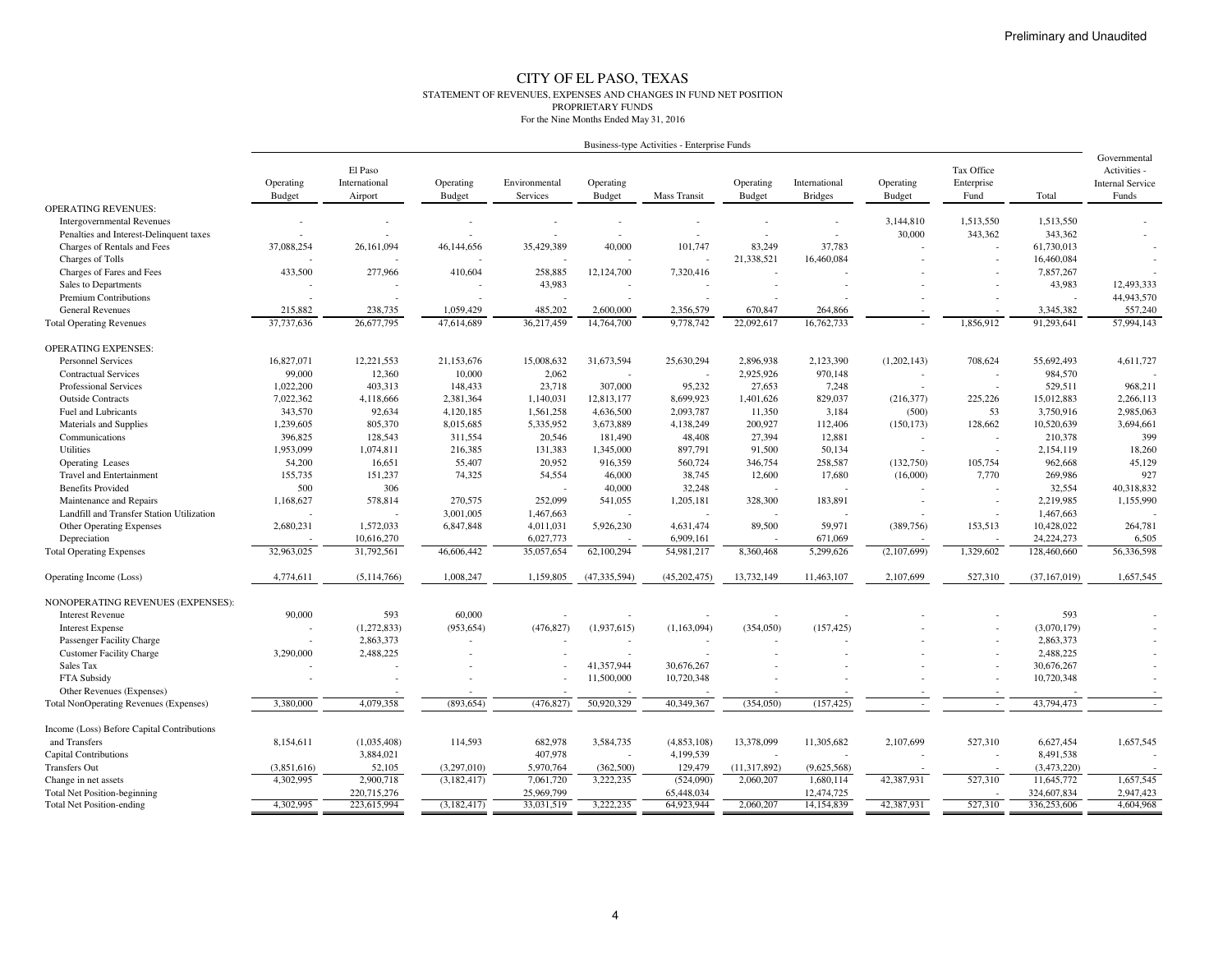STATEMENT OF CASH FLOWS PROPRIETARY FUNDS

|                                                                                   |                                  |                                  | Business-type Activities - Enterprise Funds |                                 |                                      |                              |                                                                  |
|-----------------------------------------------------------------------------------|----------------------------------|----------------------------------|---------------------------------------------|---------------------------------|--------------------------------------|------------------------------|------------------------------------------------------------------|
|                                                                                   | El Paso International<br>Airport | Environmental<br><b>Services</b> | Mass Transit                                | International<br><b>Bridges</b> | Tax Office<br><b>Enterprise Fund</b> | Totals                       | Governmental<br>Activities -<br><b>Internal Service</b><br>Funds |
|                                                                                   |                                  |                                  |                                             |                                 |                                      |                              |                                                                  |
| <b>CASH FLOWS FROM OPERATING ACTIVITIES</b>                                       |                                  | 36,574,381                       |                                             |                                 |                                      |                              | 58,004,906                                                       |
| <b>Receipts from Customers</b><br>Payments to Suppliers                           | 28,006,107<br>(15, 486, 755)     | (14,089,006)                     | (9,823,163)<br>(23, 736, 156)               | 16,762,733<br>(2,595,810)       | 1.856.912<br>(609, 083)              | 73,376,970<br>(56, 516, 810) | (54,011,591)                                                     |
| Payments to Employees                                                             | (12, 408, 556)                   | (15,250,835)                     | (26,018,367)                                | (1,927,095)                     | (708, 624)                           | (56,313,477)                 | (4,447,353)                                                      |
| Net cash provided (used) by operating activities                                  | 110,796                          | 7,234,540                        | (59, 577, 686)                              | 12,239,828                      | 539,205                              | (39, 453, 317)               | (454, 038)                                                       |
|                                                                                   |                                  |                                  |                                             |                                 |                                      |                              |                                                                  |
| <b>CASH FLOWS FROM NONCAPITAL</b><br><b>FINANCING ACTIVITIES</b>                  |                                  |                                  |                                             |                                 |                                      |                              |                                                                  |
| Transfers to Other Funds                                                          | 52,105                           |                                  | 129,479                                     | (9,625,568)                     |                                      | (9,443,984)                  |                                                                  |
| Transfers from Other Funds                                                        |                                  | 5,970,764                        |                                             |                                 |                                      | 5,970,764                    |                                                                  |
| Sales Tax                                                                         |                                  |                                  | 30,676,267                                  |                                 |                                      | 30,676,267                   |                                                                  |
| FTA Subsidy                                                                       |                                  |                                  | 10,637,140                                  |                                 |                                      | 10,637,140                   | $\sim$                                                           |
| Net cash provided (used) by noncapital financing                                  |                                  |                                  |                                             |                                 |                                      |                              |                                                                  |
| activities                                                                        | 52,105                           | 5,970,764                        | 41,442,886                                  | (9,625,568)                     |                                      | 37,840,187                   |                                                                  |
| <b>CASH FLOWS FROM CAPITAL AND</b>                                                |                                  |                                  |                                             |                                 |                                      |                              |                                                                  |
| <b>RELATED FINANCING ACTIVITIES</b>                                               |                                  |                                  |                                             |                                 |                                      |                              |                                                                  |
| Proceeds from Disposals                                                           |                                  |                                  | 8,306                                       |                                 |                                      | 8,306                        |                                                                  |
| Passenger Facility Charge                                                         | 2,863,373<br>2,488,225           |                                  |                                             |                                 |                                      | 2,863,373<br>2,488,225       |                                                                  |
| <b>Customer Facility Charges</b><br>Capital Contributions from Federal Government | 3,884,021                        |                                  | 4,199,539                                   |                                 |                                      | 8,083,560                    |                                                                  |
| Purchases of Capital Assets                                                       |                                  |                                  | (482,769)                                   |                                 |                                      |                              | (22, 652)                                                        |
| Principal Paid on Capital Debt                                                    | (20, 165, 222)                   | (7,235,916)<br>18,044            |                                             | (9,002)<br>(234, 100)           | (139, 932)                           | (28,032,841)<br>(216,056)    |                                                                  |
| Interest Paid on Capital Debt                                                     | (1,272,833)                      | (476, 827)                       | (1,047,248)                                 | (157, 425)                      |                                      | (2,954,333)                  |                                                                  |
| Proceeds from Sale of Capital Assets                                              | ٠                                | 110,586                          |                                             |                                 | 110,586                              | 221,172                      |                                                                  |
| Net cash provided (used) by capital and related                                   |                                  |                                  |                                             |                                 |                                      |                              |                                                                  |
| financing activities                                                              | (12, 202, 436)                   | (7, 584, 113)                    | 2,677,828                                   | (400, 527)                      | (29, 346)                            | (17,538,594)                 | (22, 652)                                                        |
|                                                                                   |                                  |                                  |                                             |                                 |                                      |                              |                                                                  |
| CASH FLOWS FROM INVESTING ACTIVITIES                                              |                                  |                                  |                                             |                                 |                                      |                              |                                                                  |
| Purchases of Investments                                                          | 19,802,166                       | 18,106,140                       |                                             |                                 |                                      | 37,908,306                   | 10,077,486                                                       |
| Interest                                                                          | 593                              |                                  |                                             |                                 |                                      | 593                          |                                                                  |
| Net cash provided (used) by investing activities                                  | 19,802,759                       | 18,106,140                       |                                             |                                 |                                      | 37,908,899                   | 10,077,486                                                       |
| Net increase (decrease) in cash and cash equivalents                              | 7,763,224                        | 23,727,331                       | (15, 456, 972)                              | 2,213,733                       | 509,859                              | 18,757,175                   | 9,600,796                                                        |
| Cash and Cash Equivalents - beginning of the year                                 | 29,256,041                       | 26,750,304                       |                                             | 3,464,104                       |                                      | 59,470,449                   | 14,888,642                                                       |
| Cash and Cash Equivalents - end of the year                                       | 37,019,265                       | 50,477,635                       | (15, 456, 972)                              | 5,677,837                       | 509.859                              | 78,227,624                   | 24,489,438                                                       |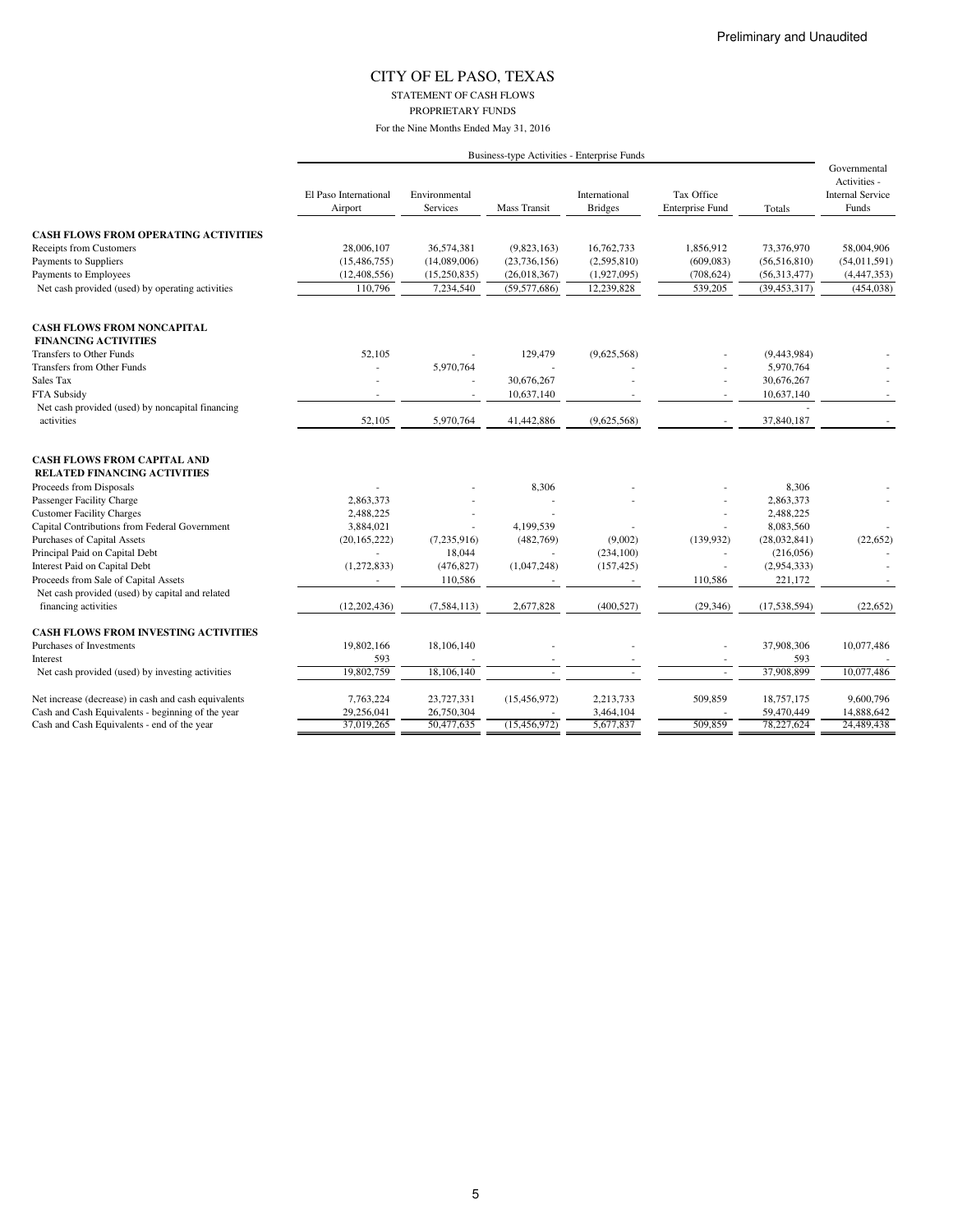STATEMENT OF CASH FLOWS PROPRIETARY FUNDS

|                                                              |                                  |                           |                | Business-type Activities - Enterprise Funds |                                      |                |                                                                  |
|--------------------------------------------------------------|----------------------------------|---------------------------|----------------|---------------------------------------------|--------------------------------------|----------------|------------------------------------------------------------------|
|                                                              | El Paso International<br>Airport | Environmental<br>Services | Mass Transit   | International<br><b>Bridges</b>             | Tax Office<br><b>Enterprise Fund</b> | Totals         | Governmental<br>Activities -<br><b>Internal Service</b><br>Funds |
| <b>RECONCILIATION OF OPERATING INCOME (LOSS) TO NET CASH</b> |                                  |                           |                |                                             |                                      |                |                                                                  |
| PROVIDED (USED) BY OPERATING ACTIVITIES:                     |                                  |                           |                |                                             |                                      |                |                                                                  |
| Operating Income (Loss)                                      | (5,114,766)                      | 1,159,805                 | (45,202,475)   | 11,463,107                                  | 527,310                              | (37, 167, 019) | 1,657,545                                                        |
| Adjustments to Reconcile Operating Income to Net Cash        |                                  |                           |                |                                             |                                      |                |                                                                  |
| Provided (Used) by Operating Activities:                     |                                  |                           |                |                                             |                                      |                |                                                                  |
| Depreciation Expense                                         | 10,616,270                       | 6,027,773                 | 6,909,161      | 671,069                                     | ٠                                    | 24, 224, 273   | 6,505                                                            |
| Other Post Employment Benefits                               |                                  | (1)                       | (1)            |                                             |                                      | (1)            |                                                                  |
| Net Pension Obligation                                       |                                  | (18,042)                  |                | 234,100                                     | ÷                                    | 216,058        | 226,799                                                          |
| Change in Assets and Liabilities:                            |                                  |                           |                |                                             |                                      |                |                                                                  |
| Receivables, Net                                             | 2,176,192                        | (213, 724)                | (2,039,160)    |                                             | ٠                                    | (76,692)       | 10,763                                                           |
| Inventories                                                  |                                  |                           |                |                                             |                                      |                | (73, 107)                                                        |
| Other Assets                                                 |                                  | 570,646                   | (55, 853)      |                                             |                                      | 514,793        |                                                                  |
| Accounts and other payables                                  | (6,528,766)                      | (67,765)                  | (18, 801, 369) | (90, 643)                                   | 11,895                               | (25, 476, 648) | (2,220,118)                                                      |
| <b>Accrued Expenses</b>                                      | (1,038,135)                      | (224, 152)                | (387, 989)     | (37, 805)                                   |                                      | (1,688,081)    | (62, 425)                                                        |
| Net cash provided (used) by operating activities             | 110,796                          | 7,234,540                 | (59, 577, 686) | 12,239,828                                  | 539,205                              | (39, 453, 317) | (454, 038)                                                       |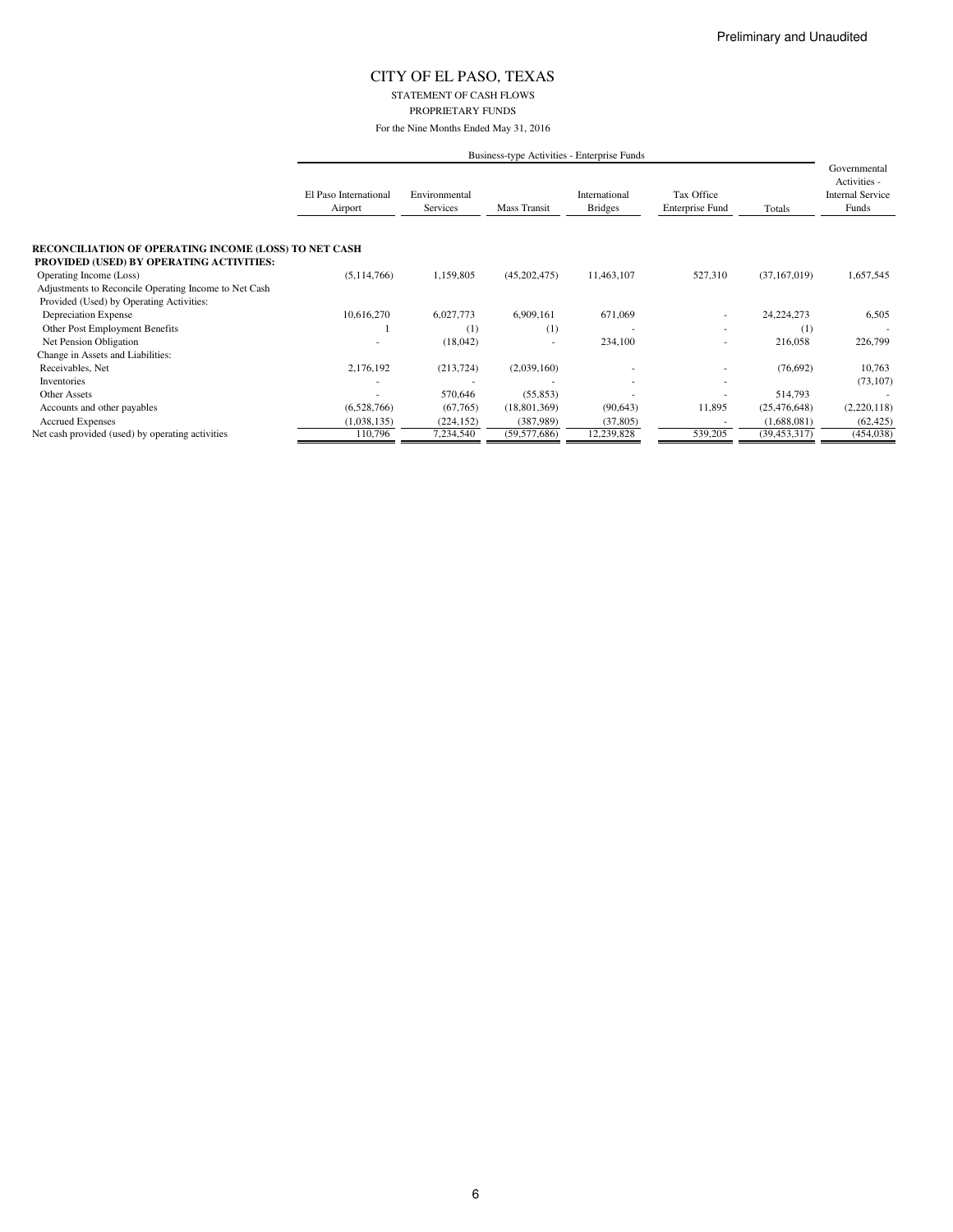### CITY OF EL PASO, TEXAS STATEMENT OF FIDUCIARY NET POSITIONFIDUCIARY FUNDSMay 31, 2016

|                                                        |                            | Private-Purpose |                     |
|--------------------------------------------------------|----------------------------|-----------------|---------------------|
|                                                        | <b>Pension Trust Funds</b> | <b>Trusts</b>   | <b>Agency Funds</b> |
| <b>ASSETS</b>                                          |                            |                 |                     |
| Cash and Cash Equivalents                              | 23,381,712                 | 2,965,145       | 604,131,250         |
| Receivables - Net of Allowances                        |                            |                 |                     |
| Trade                                                  |                            | 100             |                     |
| <b>Commission Credits Receivable</b>                   | 135,603                    |                 |                     |
| Due from Brokers For Securities Sold                   | 279,023                    |                 |                     |
| <b>Employer Contributions</b>                          | 1,596,773                  |                 |                     |
| <b>Employee Contributions</b>                          | 1,169,897                  |                 |                     |
| Interest                                               | 1,249,346                  | 900             |                     |
| Other                                                  | 171                        |                 |                     |
| <b>Taxes</b>                                           |                            |                 | 77,519,864          |
| Delinquent Property Taxes-Other Taxing Entities        |                            |                 |                     |
| Prepaid Items                                          | 22,895                     |                 |                     |
| Due from Other Funds                                   |                            |                 | 3,556,433           |
| Capital Assets:                                        |                            |                 |                     |
| Buildings, Improvements & Equipment, Net               | 1,983,274                  |                 |                     |
| <b>Total Assets</b>                                    | 2,076,348,279              | 5,790,618       | 685, 207, 547       |
| <b>LIABILITIES</b>                                     |                            |                 |                     |
| <b>Accounts Payable</b>                                | 102,625,979                | 38,647          | 332,713             |
| <b>Accrued Payroll</b>                                 | 2,336,612                  |                 |                     |
| Due to Other Funds                                     |                            | 3,262,096       |                     |
| Prepaid Property Taxes                                 |                            |                 | 1,062,635           |
| Deferred Revenue - Commission Credits                  | 135,603                    |                 |                     |
| Due to Other Government Agencies                       |                            |                 | 601,834,286         |
| Property Taxes Subject to Refund-Other Taxing Entities |                            |                 | 4,790,740           |
| Uncollected Property Taxes-Other Taxing Entities       |                            |                 | 77,187,173          |
| <b>Total liabilities</b>                               | 105,098,194                | 3,300,743       | 685, 207, 547       |
| <b>NET POSITION:</b>                                   |                            |                 |                     |
| Held in Trust for Pension Benefits and Other Purposes  | 1,971,250,085              | 2,489,875       |                     |
|                                                        |                            |                 |                     |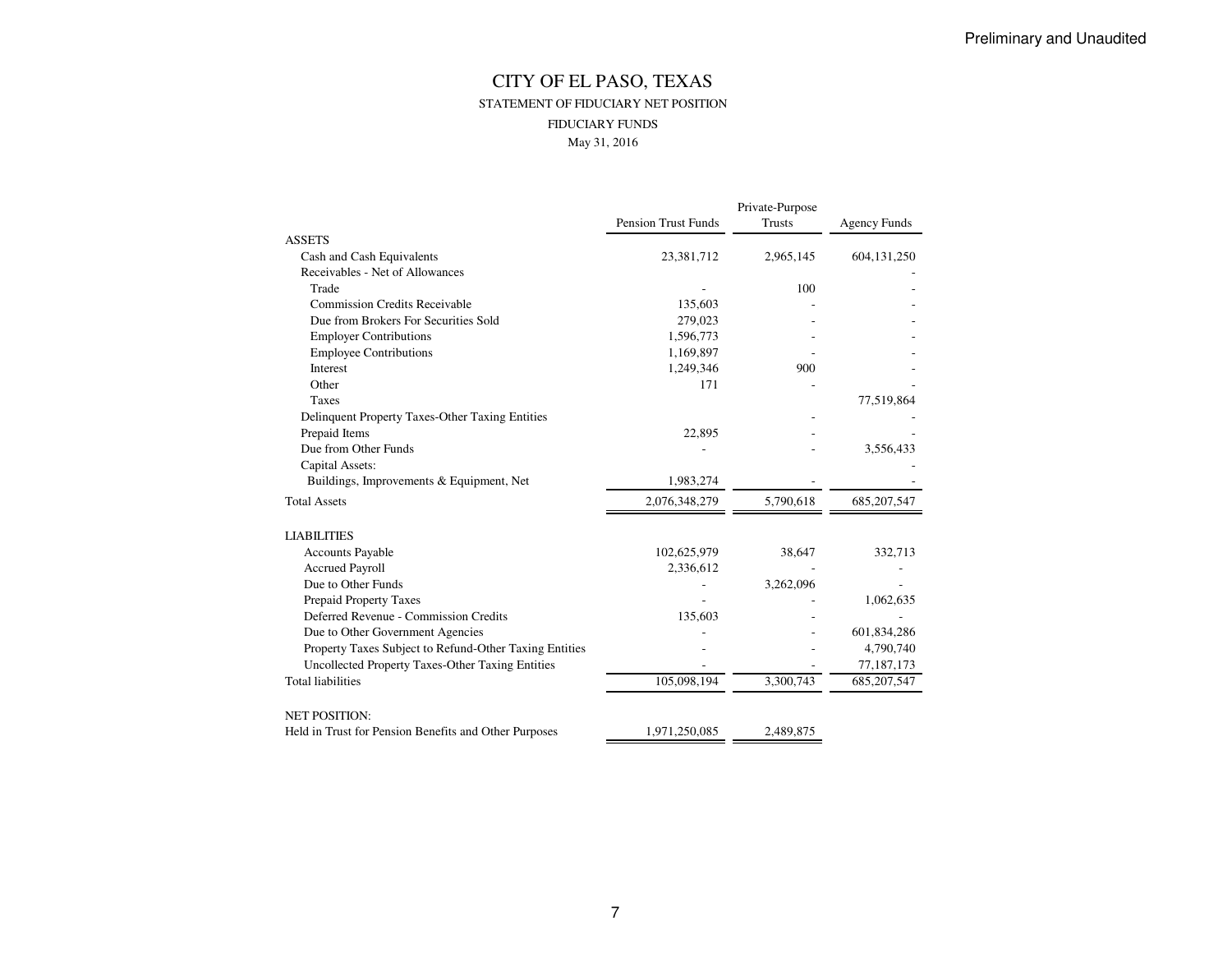### CITY OF EL PASO, TEXAS STATEMENT OF CHANGES IN FIDUCIARY NET POSITION FIDUCIARY FUNDS For the Nine Months Ended May 31, 2016

|                                               | Pension Trust | Private-Purpose |
|-----------------------------------------------|---------------|-----------------|
|                                               | Funds         | <b>Trusts</b>   |
|                                               |               |                 |
| <b>ADDITIONS:</b>                             |               |                 |
| Contributions:                                |               |                 |
| Employer                                      | 48,546,813    |                 |
| Employee                                      | 34,243,426    |                 |
| Total contributions                           | 82,790,239    |                 |
| Rental vehicle sales tax                      |               | 2,488,261       |
| Miscellaneous                                 |               | 191,736         |
| Investment income:                            |               |                 |
| Net appreciation in fair value of investments | 11,236,909    |                 |
| Interest                                      | 12,170,927    |                 |
| Dividends                                     | 18,389,488    |                 |
| Securities lending income                     | 622,515       |                 |
| Investment advisor fees                       | (8,080,806)   |                 |
| Net investment income                         | 34,277,623    |                 |
| Total additions                               | 117,067,862   | 2,679,997       |
| <b>DEDUCTIONS:</b>                            |               |                 |
| Benefits paid to participants                 | 113,063,412   |                 |
| Refunds                                       | 6,179,988     |                 |
| Administrative expenses                       | 2,723,779     |                 |
| Depreciation and amortization expense         | 126,368       |                 |
| Expended for other purposes                   |               | 3,038,225       |
| <b>Total deductions</b>                       | 122,093,547   | 3,038,225       |
| Change in net assets                          | (5,025,685)   | (358, 228)      |
| Net position - beginning of the year          | 1,976,275,770 | 2,848,103       |
| Net position - end of the year                | 1,971,250,085 | 2,489,875       |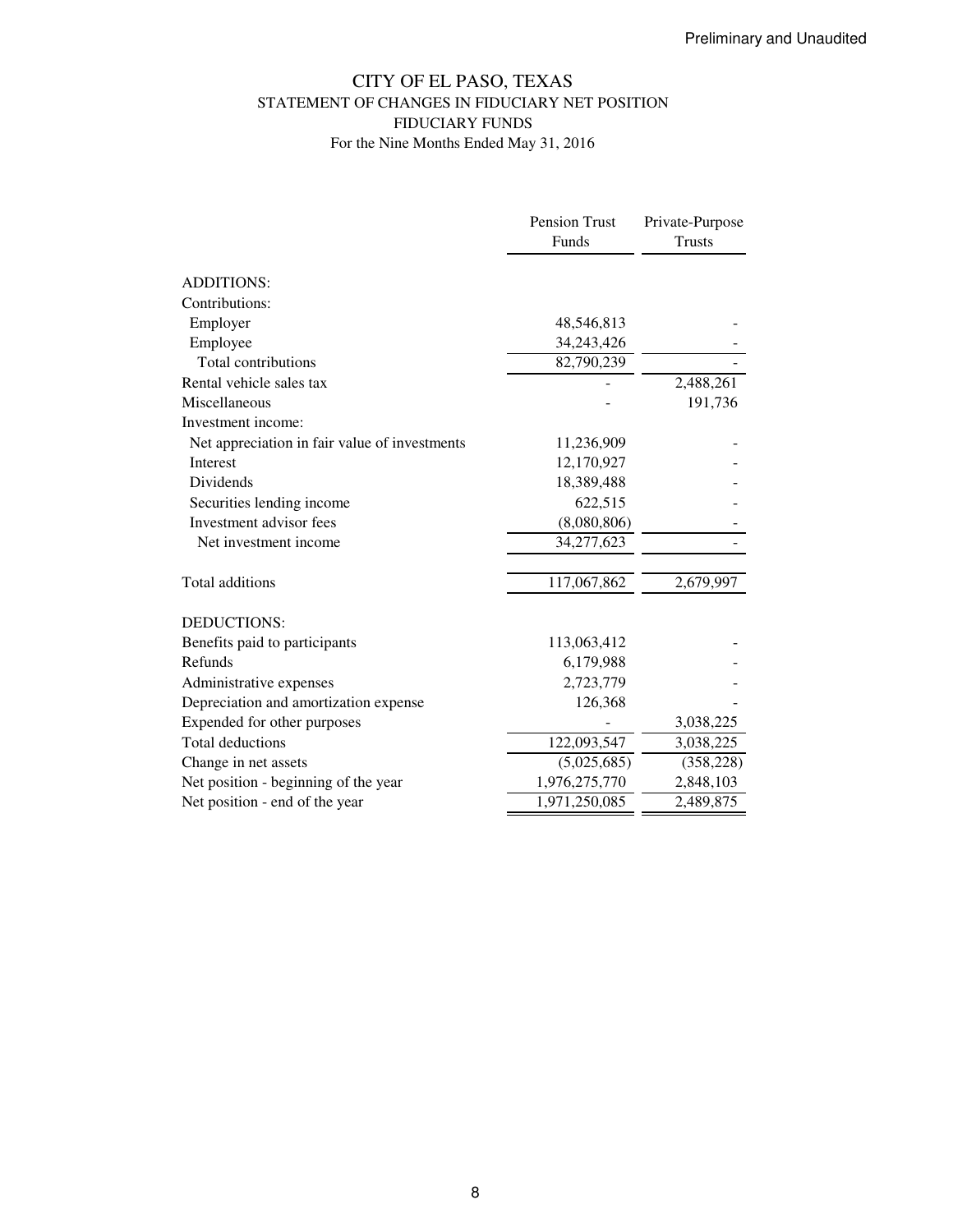#### REQUIRED SUPPLEMENTARY INFORMATION

SCHEDULE OF REVENUES, EXPENDITURES AND CHANGES IN FUND BALANCE - BUDGET AND ACTUAL

GENERAL FUND

For the Nine Months Ended May 31, 2016

|                                                                   |              |              | Actual                     | Variance with<br>Final Budget<br>Positive |             |
|-------------------------------------------------------------------|--------------|--------------|----------------------------|-------------------------------------------|-------------|
|                                                                   | Original     | Final        | Amounts                    | (Negative)                                | % of Budget |
| Resources (inflows):                                              |              |              |                            |                                           |             |
| Property taxes                                                    | 154,923,003  | 154,923,003  | 152,091,096                | (2,831,907)                               | 98.17%      |
| Penalties and Interest-Delinquent taxes                           | 151,446      | 151,446      | 837,728                    | 686,282                                   | 553.15%     |
| Sales taxes                                                       | 85, 173, 174 | 85, 173, 174 | 63,616,372                 | (21, 556, 802)                            | 74.69%      |
| Franchise fees                                                    | 50,707,193   | 50,707,193   | 34,966,683                 | (15,740,510)                              | 68.96%      |
| Licenses and permits                                              | 12,574,325   | 12,574,325   | 10,225,049                 | (2,349,276)                               | 81.32%      |
| Fines and forfeitures                                             | 12,084,048   | 12,084,048   | 8,556,349                  | (3,527,699)                               | 70.81%      |
| Charges for services                                              | 34,779,199   | 34,779,199   | 23,615,926                 | (11, 163, 273)                            | 67.90%      |
| Intergovernmental revenues                                        | 469,169      | 469,169      | 216,254                    | (252, 915)                                | 46.09%      |
| <b>County Participation</b>                                       | 400,871      | 400,871      | 312,779                    | (88,092)                                  | 78.02%      |
| Rents and other                                                   | 1,672,791    | 1,672,791    | 711,448                    | (961, 343)                                | 42.53%      |
| Interest                                                          | 100,000      | 100,000      | 8,744                      | (91,256)                                  | 8.74%       |
| Transfers In                                                      | 15,657,871   | 15,657,871   | 11,347,733                 | (4,310,138)                               | 72.47%      |
| Amounts available for appropriation from                          |              |              |                            |                                           |             |
| current year resources                                            | 368,693,090  | 368,693,090  | 306,506,161                | (62, 186, 929)                            | 83.13%      |
| Charges to appropriations (outflows):                             |              |              |                            |                                           |             |
| General Government:                                               |              |              |                            |                                           |             |
| Mayor and Council                                                 | 1,275,010    | 1,275,010    | 837,001                    | 438,009                                   | 65.65%      |
| City Manager                                                      | 1,196,630    | 1,196,630    | 883,239                    | 313,391                                   | 73.81%      |
| Office of Management and Budget                                   | 941,413      | 941,413      | 545,857                    | 395,556                                   | 57.98%      |
| <b>Internal Audit</b>                                             | 472,557      | 472,557      | 330,110                    | 142,447                                   | 69.86%      |
| Public Information                                                | 282,592      | 282,592      | 206,046                    | 76,546                                    | 72.91%      |
| Municipal Clerk                                                   | 2,322,526    | 2,322,526    | 1,667,364                  | 655,162                                   | 71.79%      |
| <b>Financial Services</b>                                         | 3,360,445    | 3,360,445    | 2,223,105                  | 1,137,340                                 | 66.16%      |
| <b>Information Technology</b>                                     | 7,031,247    | 7,031,247    | 5,221,103                  | 1,810,144                                 | 74.26%      |
| City Records                                                      | 239,888      | 239,888      | 177,501                    | 62,387                                    | 73.99%      |
| <b>City Attorney</b>                                              | 3,960,788    | 3,960,788    | 2,550,245                  | 1,410,543                                 | 64.39%      |
| Human Resources                                                   | 1,084,263    | 1,084,263    | 709,197                    | 375,066                                   | 65.41%      |
| Public Safety and Community Services:                             |              |              |                            |                                           |             |
| Police Department                                                 | 117,984,542  | 117,984,542  | 82,673,322                 | 35, 311, 220                              | 70.07%      |
| Fire Department                                                   | 97, 267, 111 | 97,267,111   | 68,519,131                 | 28,747,980                                | 70.44%      |
| Municipal Court                                                   | 3,151,404    | 3,151,404    | 2,159,439                  | 991,965                                   | 68.52%      |
| Public Health                                                     | 6,169,603    | 6,169,603    | 3,708,519                  | 2,461,084                                 | 60.11%      |
| Library                                                           | 8,964,491    | 8,964,491    | 6,061,501                  | 2,902,990                                 | 67.62%      |
| Parks Department                                                  | 19,989,529   | 20,084,164   | 12,726,464                 | 7,357,700                                 | 63.37%      |
| Transportation and Public Works:                                  |              |              |                            |                                           |             |
| <b>Facilities Maintenance</b>                                     | 20,874,836   | 20,874,836   | 13,893,417                 | 6,981,419                                 | 66.56%      |
| Engineering                                                       | 6,562,223    | 6,467,588    | 3,384,290                  | 3,083,298                                 | 52.33%      |
| <b>Street Department</b>                                          | 11,378,315   | 11,378,315   | 8,913,251                  | 2,465,064                                 | 78.34%      |
| Development and Tourism:<br>City Development:                     |              |              |                            |                                           |             |
| <b>Business Center</b>                                            | 5,528,787    | 5,528,787    | 3,725,473                  | 1,803,314                                 | 67.38%      |
| <b>Building Permits Inspection-Commercial</b>                     | 1,115,728    | 1,115,728    | 733,850                    | 381,878                                   | 65.77%      |
| Economic Development Administration                               |              |              | 676                        | (676)                                     |             |
| Economic Development                                              | 1,777,782    | 1,777,782    | 1,049,702                  | 728,080                                   | 59.05%      |
| Community and human development                                   | 472,545      | 522,448      | 198,609                    | 323,839                                   | 38.02%      |
| Culture and recreation:                                           |              |              |                            |                                           |             |
| Art Museum                                                        | 1,267,205    | 1,267,205    | 762,820                    | 504,385                                   | 60.20%      |
| <b>History Museum</b>                                             | 665,399      | 665,399      | 428,710                    | 236,689                                   | 64.43%      |
| Archeology Museum                                                 | 192,531      | 192,531      | 139,503                    | 53,028                                    | 72.46%      |
| <b>Cultural Affairs</b>                                           | 306,992      | 306,992      | 242,705                    | 64,287                                    | 79.06%      |
| Zoo                                                               | 4,173,567    | 4,173,567    | 2,775,356                  | 1,398,211                                 | 66.50%      |
| Nondepartmental:                                                  |              |              |                            |                                           |             |
| Non Departmental                                                  | 38,683,141   | 38,633,238   | 28,951,533                 | 9,681,705                                 | 74.94%      |
| Total charges to appropriations                                   | 368,693,090  | 368,693,090  | 256,399,039                | 112,294,051                               | 69.54%      |
|                                                                   |              |              |                            |                                           |             |
| Increase (Decrease) in fund balance:<br>Fund balance, September 1 | 43,346,026   | 43,346,026   | 50, 107, 122<br>43,346,026 | 50,107,122                                |             |
| Fund balance, August 31                                           | 43,346,026   | 43,346,026   | 93,453,148                 | 50,107,122                                |             |

This budget and this schedule are prepared on a basis consistent with accounting principles generally accepted in the United States.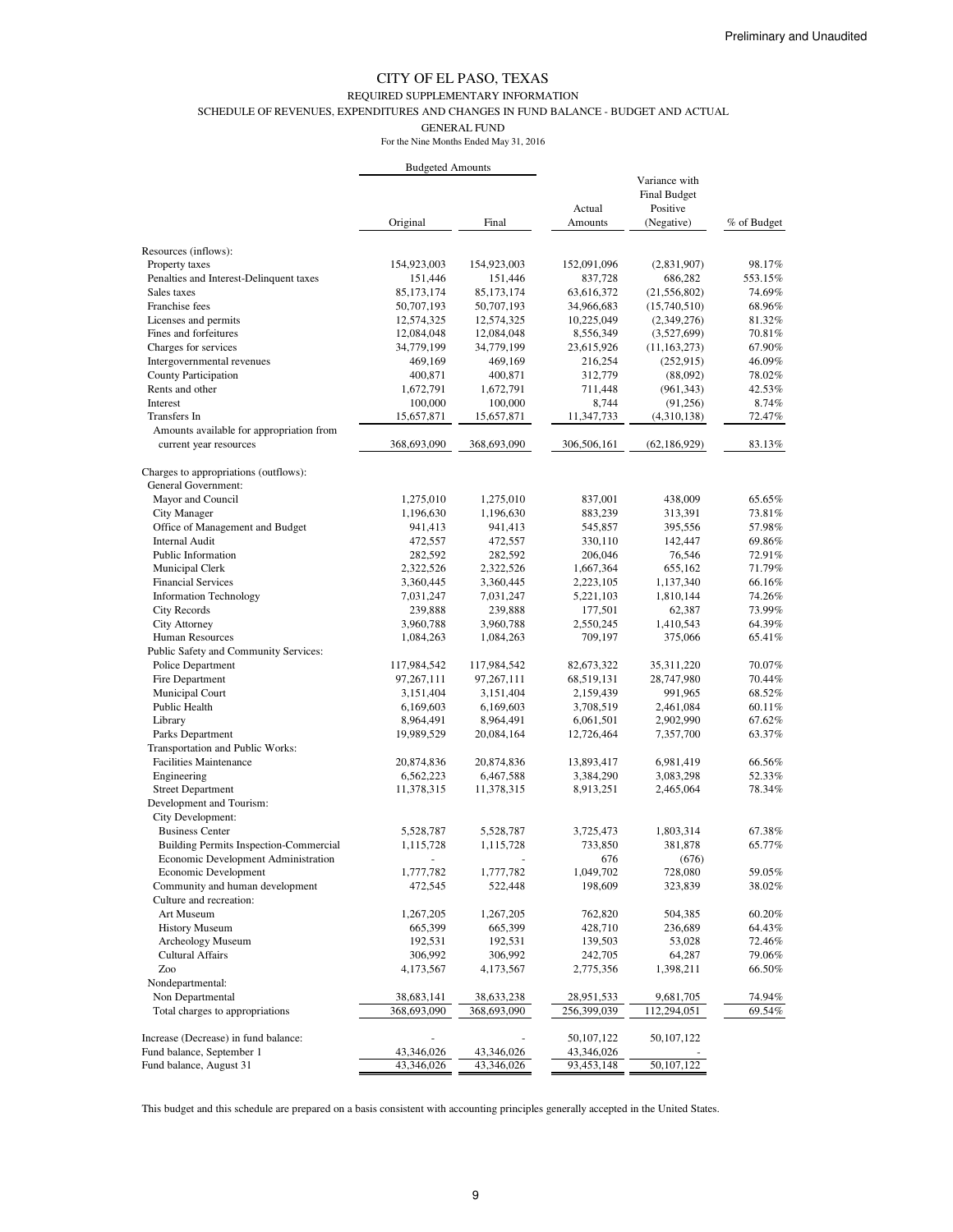### CITY OF EL PASO, TEXAS COMBINING BALANCE SHEET NONMAJOR GOVERNMENTAL FUNDS May 31, 2016

|                                    | Federal<br>Grants | <b>State Grants</b> | <b>Other Grants</b> | Public<br>Health | Nongrants              | Total      |
|------------------------------------|-------------------|---------------------|---------------------|------------------|------------------------|------------|
| <b>ASSETS</b>                      |                   |                     |                     |                  |                        |            |
| Cash and Cash Equivalents          | (4,198,942)       | (411, 845)          | (64, 345)           | 5,808,760        | 30,761,400             | 31,895,028 |
| Receivables - Net of Allowances    |                   |                     |                     |                  |                        |            |
| Interest                           | 20                |                     |                     | 919              | 80                     | 1,019      |
| Trade                              | 27,909            | 26,296              |                     | 10,002           | 507,140                | 571,347    |
| <b>Notes</b>                       | 23,069            |                     |                     |                  |                        | 23,069     |
| Due From Other Government Agencies | 4,785,547         | 492,343             | 5,441,117           | 2,390,245        |                        | 13,109,252 |
| Other                              |                   |                     |                     |                  | 5,399,069              | 5,399,069  |
| Inventory                          |                   |                     |                     |                  | 40,574                 | 40,574     |
| <b>Total Assets</b>                | 637,603           | 106,794             | 5,376,772           | 8,209,926        | 36,708,263             | 51,039,358 |
|                                    |                   |                     |                     |                  |                        |            |
| <b>LIABILITIES</b>                 |                   |                     |                     |                  |                        |            |
| <b>Accounts Payable</b>            | 1,171             | (2,464)             | 5,377,612           | 125,321          | 5,564,652              | 11,066,292 |
| <b>Accrued Payroll</b>             | 438               |                     |                     |                  | 29,356                 | 29,794     |
| <b>Taxes Payable</b>               |                   |                     |                     |                  | 11,065                 | 11,065     |
| <b>Unearned Revenue</b>            | 635,994           | 55,694              | 13,126              | 8,084,605        | 1,392,114              | 10,181,533 |
| Due To Other Government Agencies   |                   | 53,564              |                     |                  |                        | 53,564     |
| <b>Compensated Absences</b>        |                   |                     |                     |                  | 88,911                 | 88,911     |
| <b>Total Liabilities</b>           | 637,603           | 106,794             | 5,390,738           | 8,209,926        | $\overline{7,086,098}$ | 21,431,159 |
| DEFERRED INFLOWS OF RESOURCES      |                   |                     |                     |                  |                        |            |
| <b>FUND BALANCES:</b>              |                   |                     |                     |                  |                        |            |
| Nonspendable                       |                   |                     |                     |                  | 40,574                 | 40,574     |
| Restricted                         |                   |                     | 74,403              |                  | 17,399,623             | 17,474,026 |
| Committed                          |                   |                     |                     |                  | 13,043,232             | 13,043,232 |
| Unassigned                         |                   |                     | (88, 368)           |                  | (861, 265)             | (949, 633) |
| TOTAL FUND BALANCES                |                   | $\blacksquare$      | (13,966)            |                  | 29,622,165             | 29,608,199 |
| TOTAL LIABILITIES, AND FUND        |                   |                     |                     |                  |                        |            |
| <b>BALANCES</b>                    | 637,603           | 106,794             | 5,376,772           | 8,209,926        | 36,708,263             | 51,039,358 |

-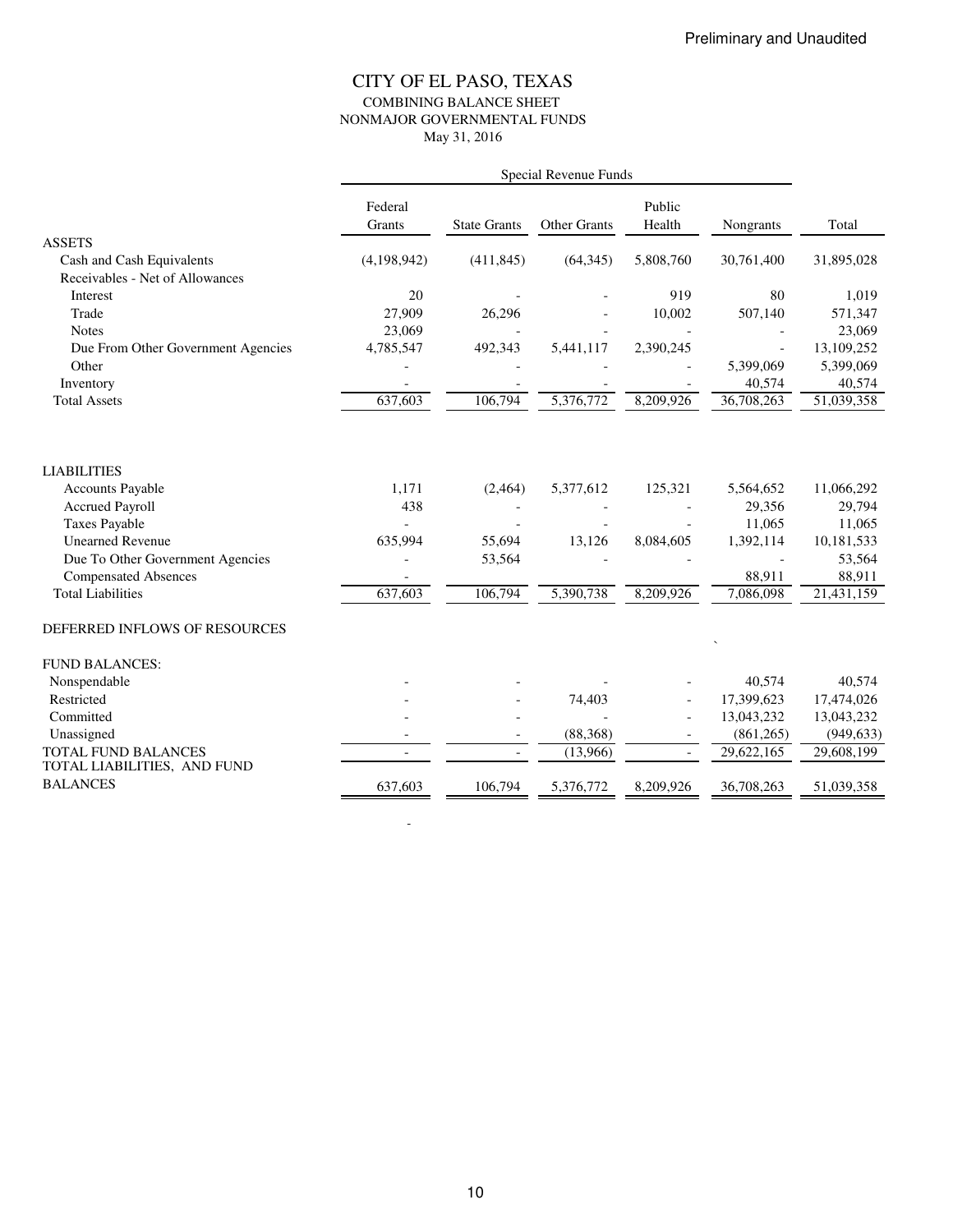### CITY OF EL PASO, TEXAS COMBINING STATEMENT OF REVENUES, EXPENDITURES AND CHANGES IN FUND BALANCESNONMAJOR GOVERNMENTAL FUNDS

|                                              |                   |                     | Special Revenue runds |                          |                          |             |
|----------------------------------------------|-------------------|---------------------|-----------------------|--------------------------|--------------------------|-------------|
|                                              | Federal<br>Grants | <b>State Grants</b> | Other Grants          | Public<br>Health         | Nongrants                | Total       |
| Revenues                                     |                   |                     |                       |                          |                          |             |
| <b>Sales Taxes</b>                           |                   |                     |                       |                          | 4,840,016                | 4,840,016   |
| <b>Charges for Services</b>                  |                   |                     | 4,957                 | 1,417,350                | 15,191,701               | 16,614,008  |
| Fines and Forfeitures                        |                   |                     |                       |                          | 1,478,455                | 1,478,455   |
| Licenses and Permits                         | 23,124            |                     |                       |                          |                          | 23,124      |
| <b>Intergovernmental Revenues</b>            | 3,314,470         | 1,368,264           |                       | 8,178,663                | 440,000                  | 13,270,033  |
| Rents and Other                              |                   | 264,463             | 23,099                | 1,061                    | 979,778                  | 1,268,401   |
| Total revenues                               | 3,337,594         | 1,632,727           | 28,056                | 9,597,074                | 28,346,112               | 42,910,199  |
| Expenditures                                 |                   |                     |                       |                          |                          |             |
| Current:                                     |                   |                     |                       |                          |                          |             |
| <b>General Government</b>                    |                   | 39,027              |                       |                          | 700,340                  | 739,367     |
| <b>Public Safety</b>                         | 3,178,577         | 1,365,756           |                       | 178,225                  | 3,214,280                | 7,936,838   |
| <b>Public Works</b>                          |                   |                     |                       |                          | 3,323,000                | 3,323,000   |
| Public Health                                |                   |                     |                       | 9,563,905                | $\overline{\phantom{a}}$ | 9,563,905   |
| Parks Department                             |                   |                     |                       |                          | 1,032,302                | 1,032,302   |
| Library                                      | 22,693            | 15,418              |                       |                          | 207,283                  | 245,394     |
| Non Departmental                             |                   |                     |                       |                          | 205,333                  | 205,333     |
| Culture and Recreation                       | 1,354             | 178,415             | 80,322                |                          | 6,967,502                | 7,227,593   |
| Economic Development                         |                   |                     |                       |                          | 4,617,944                | 4,617,944   |
| <b>Environmental Code Compliance</b>         |                   |                     |                       |                          | 363,693                  | 363,693     |
| Community and Human Development              |                   | 21.045              |                       | $\overline{a}$           | 126,268                  | 147,313     |
| Capital Outlay                               | 27,970            | 13,066              |                       | 15,432                   | 769,333                  | 825,801     |
| Total expenditures                           | 3,230,594         | 1,632,727           | 80,322                | 9,757,562                | 21,527,278               | 36,228,483  |
| Excess (Deficiency) of revenues over (under) |                   |                     |                       |                          |                          |             |
| expenditures                                 | 107,000           |                     | (52,266)              | (160, 488)               | 6,818,834                | 6,681,716   |
| OTHER FINANCING SOURCES(USES):               |                   |                     |                       |                          |                          |             |
| <b>Transfers</b> In                          |                   |                     |                       | 160,488                  | 3,289,548                | 3,484,874   |
| <b>Transfers Out</b>                         | (107,000)         |                     | (37,000)              | $\overline{\phantom{a}}$ | (5,170,302)              | (5,317,776) |
| Total other financing sources (uses):        | (107,000)         |                     | (37,000)              | 160,488                  | (1,880,754)              | (1,832,902) |
| Net change in fund balances                  |                   |                     | (89,266)              |                          | 4,938,080                | 4,848,814   |
| Fund balances - beginning of year            |                   |                     | 75,300                |                          | 24,684,085               | 24,759,385  |
| Fund balances - end of year                  |                   |                     | (13,966)              | $\overline{\phantom{a}}$ | 29,622,165               | 29,608,199  |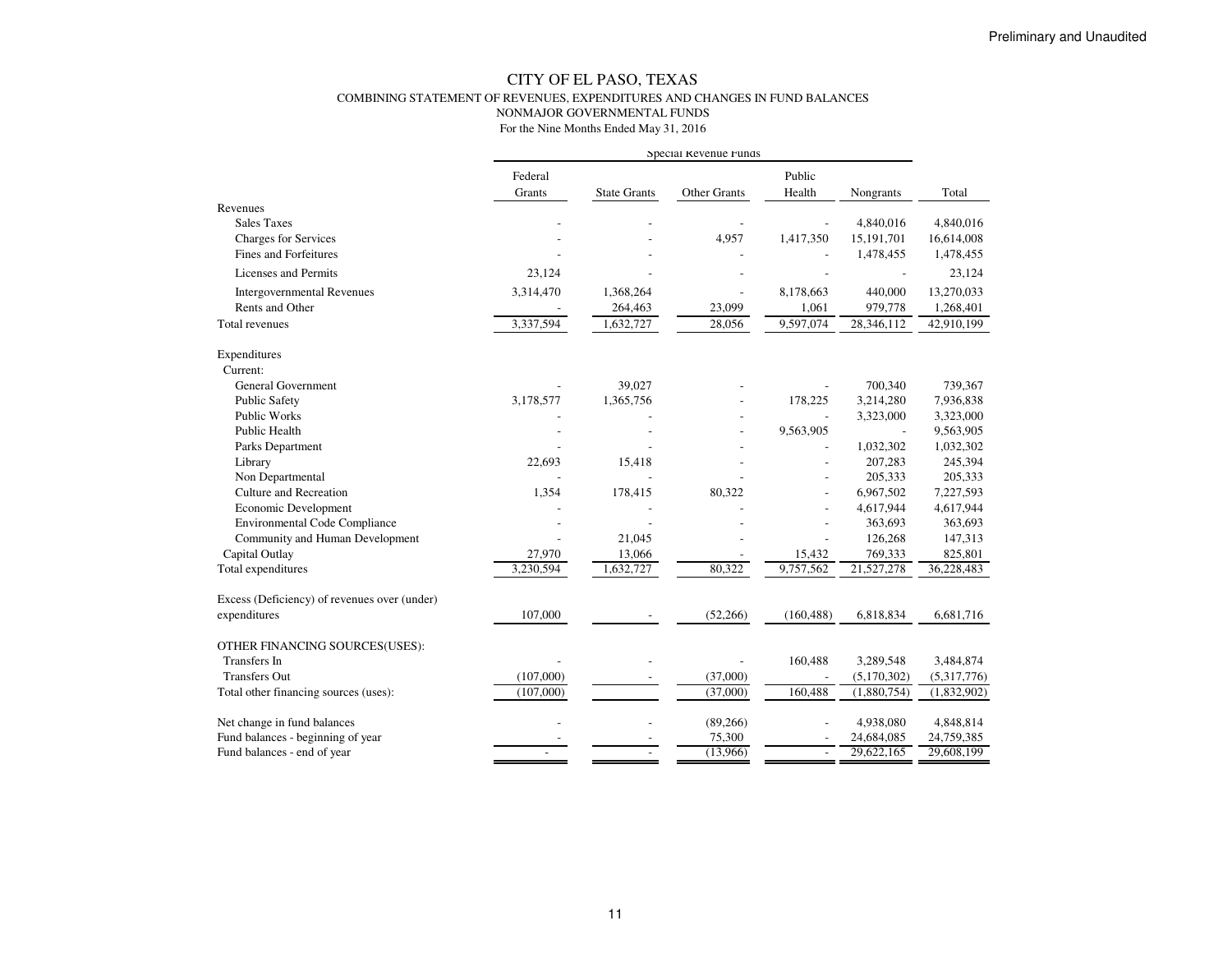SCHEDULE OF REVENUES, EXPENDITURES AND CHANGES IN FUND BALANCES - BUDGET AND ACTUAL

DEBT SERVICE FUND

For the Nine Months Ended May 31, 2016

|                                          | <b>Budgeted Amounts</b> |            |                   | Variance with<br><b>Final Budget</b> |
|------------------------------------------|-------------------------|------------|-------------------|--------------------------------------|
|                                          | Adopted                 | Final      | Actual<br>Amounts | Positive<br>(Negative)               |
| Resources (inflows):                     |                         |            |                   |                                      |
| Property taxes                           | 81,650,892              | 81,650,892 | 79,928,472        | (1,722,420)                          |
| Penalties and Interest-Delinquent taxes  |                         |            | 425,467           | 425,467                              |
| Parking meter revenue                    | 1,213,350               | 1,213,350  | 962,140           | (251,210)                            |
| Federal tax credit - Build America Bonds | 2,114,772               | 2,114,772  | 1,063,090         | (1,051,682)                          |
| Transfers from other funds               | 2,442,230               | 2,442,230  | 6,019,083         | 3,576,853                            |
| Amounts available for appropriation      | 87,421,244              | 87,421,244 | 88,398,252        | 977,008                              |
| Charges to appropriations (outflows):    |                         |            |                   |                                      |
| Debt service:                            |                         |            |                   |                                      |
| Principal                                | 40,284,278              | 40,284,278 |                   | 40,284,278                           |
| <b>Interest</b>                          | 46,951,036              | 46,951,036 | 23,341,681        | 23,609,355                           |
| Fiscal fees                              | 48,000                  | 48,000     | 19,630            | 28,370                               |
| <b>Transfers Out</b>                     | 125,930                 | 125,930    |                   | 125,930                              |
| Arbitrage rebate                         | 12,000                  | 12,000     |                   | 12,000                               |
| Total charges to appropriations          | 87,421,244              | 87,421,244 | 23,361,311        | 64,059,933                           |
| Increase (Decrease) in fund balance      |                         |            | 65,036,941        | 65,036,941                           |
| Fund balance, September 1                | 2,172,611               | 2,172,611  | 3,600,114         | 1,427,503                            |
| Fund balance, End of period              | 2,172,611               | 2,172,611  | 68,637,055        | 66,464,444                           |

This budget and this schedule are prepared on a basis consistent with accounting principles generally accepted in the United States.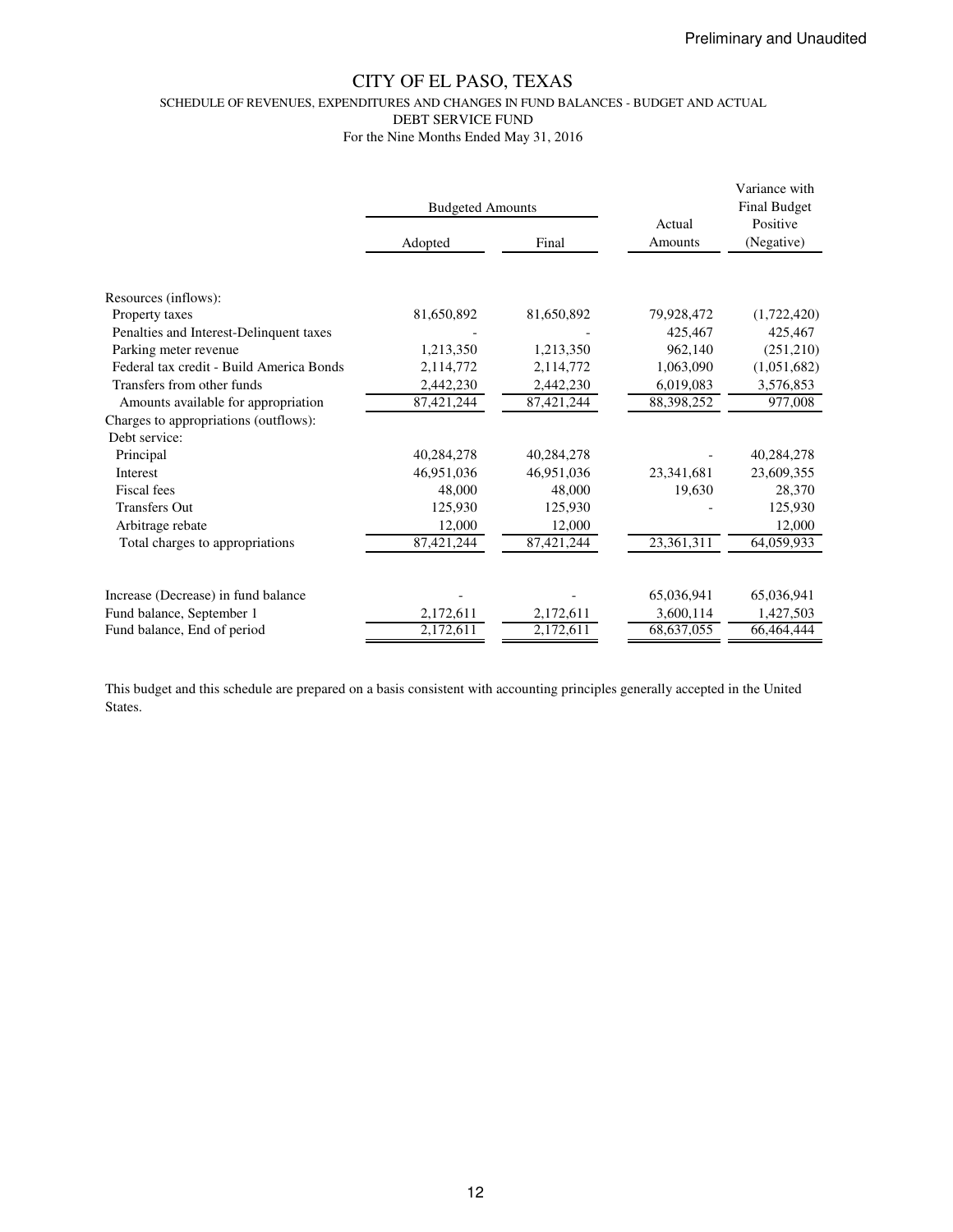## STATEMENT OF NET POSITION

INTERNAL SERVICE FUNDS

May 31, 2016

|                                                       | <b>SUPPLY AND</b> | <b>SELF</b>      |               |
|-------------------------------------------------------|-------------------|------------------|---------------|
|                                                       | <b>SUPPORT</b>    | <b>INSURANCE</b> | <b>TOTALS</b> |
| <b>ASSETS:</b>                                        |                   |                  |               |
| Cash and Cash Equivalents                             | 563,635           | 23,925,803       | 24,489,438    |
| Receivables - Net of Allowances                       |                   |                  |               |
| Interest                                              |                   | 7,069            | 7,069         |
| Trade                                                 | (439)             | 507,542          | 507,103       |
| Inventory                                             | 943,173           |                  | 943,173       |
| Prepaid Items                                         |                   | 473,785          | 473,785       |
| Capital Assets:                                       |                   |                  |               |
| Construction in Progress                              | 33,478            |                  | 33,478        |
| Buildings, Improvements & Equipment, Net              | 159,929           |                  | 159,929       |
| <b>TOTAL ASSETS</b>                                   | 1,699,776         | 24,914,199       | 26,613,975    |
| DEFERRED OUTFLOWS OF RESOURCES                        |                   |                  |               |
| Deferred Outflow of Resources - Pension Contributions | 391,144           | 113,728          | 504,872       |
| Deferred Outflow of Resources - Econ/Demog Losses     | 63,563            | 18,482           | 82,045        |
| <b>Total Deferred Outflows of Resources</b>           | 454,707           | 132,210          | 586,917       |
| Total Assets & Deferred Outflows                      | 2,154,483         | 25,046,409       | 27,200,892    |
| <b>LIABILITIES:</b>                                   |                   |                  |               |
| Accounts Payable                                      | 436,161           | 800,295          | 1,236,456     |
| <b>Compensated Absences</b>                           | 347,227           | 84,905           | 432,132       |
| Other Postemployment Benefits                         | 1,607,829         | 238,964          | 1,846,793     |
| Net Pension Obligation                                | 2,171,418         | 631,356          | 2,802,774     |
| Claims and Judgments                                  |                   | 15,220,661       | 15,220,661    |
| <b>TOTAL LIABILITIES</b>                              | 4,562,635         | 16,976,181       | 21,538,816    |
| DEFERRED INFLOWS OF RESOURCES                         |                   |                  |               |
| Deferred Inflow of Resources - Investment Earnings    | 818,983           | 238,125          | 1,057,108     |
| <b>Total Deferred Inflows of Resources</b>            | 818,983           | 238,125          | 1,057,108     |
| <b>NET POSITION:</b>                                  |                   |                  |               |
| Net investment in capital assets                      | 75,882            |                  | 75,882        |
| Unrestricted                                          | (3,303,017)       | 7,832,103        | 4,529,086     |
| <b>TOTAL NET POSITION</b>                             | (3,227,135)       | 7,832,103        | 4,604,968     |
| TOTAL LIABILITIES AND NET POSITION                    | 2,154,483         | 25,046,409       | 27,200,892    |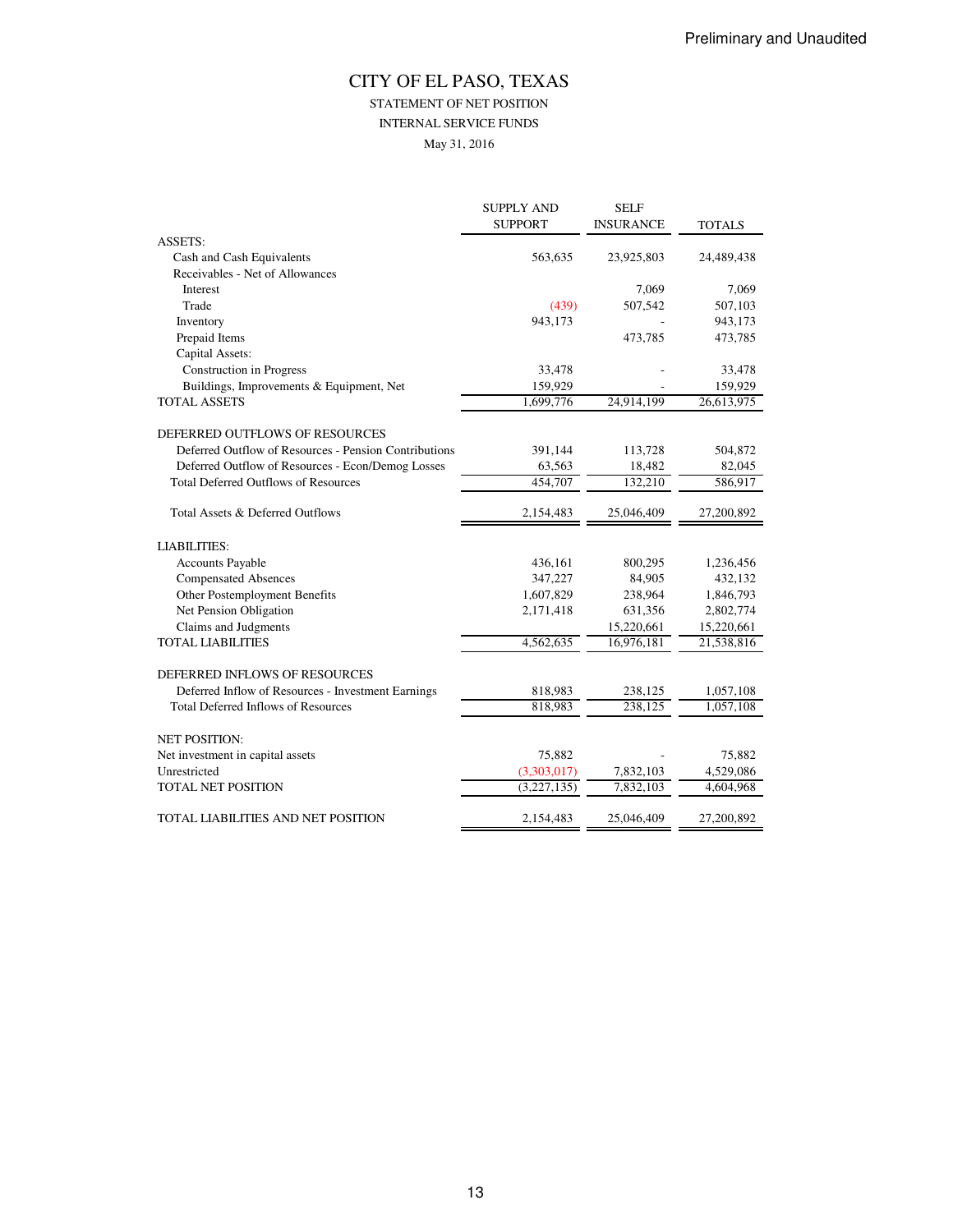COMBINING STATEMENT OF REVENUES, EXPENSES AND CHANGES IN FUND NET POSITION

#### INTERNAL SERVICE FUNDS

|                                     | Operating<br>Budget | <b>SUPPLY AND</b><br><b>SUPPORT</b> | Operating<br><b>Budget</b> | <b>SELF</b><br><b>INSURANCE</b> | <b>TOTALS</b> |
|-------------------------------------|---------------------|-------------------------------------|----------------------------|---------------------------------|---------------|
| <b>OPERATING REVENUES:</b>          |                     |                                     |                            |                                 |               |
| Sales to Departments                | 20,170,226          | 12,493,333                          |                            |                                 | 12,493,333    |
| <b>Premium Contributions</b>        |                     |                                     | 62,760,548                 | 44,943,570                      | 44,943,570    |
| <b>General Revenues</b>             | 32,000              | 19,739                              |                            | 537,501                         | 557,240       |
| <b>TOTAL OPERATING REVENUES</b>     | 20,202,226          | 12,513,072                          | 62,760,548                 | 45,481,071                      | 57,994,143    |
| <b>OPERATING EXPENSES:</b>          |                     |                                     |                            |                                 |               |
| <b>Personnel Services</b>           | 5,138,773           | 3,548,849                           | 3,192,138                  | 1,062,878                       | 4,611,727     |
| <b>Outside Contracts</b>            | 299,105             | 200,782                             | 3,648,245                  | 2,065,331                       | 2,266,113     |
| <b>Professional Services</b>        |                     |                                     | 1,289,000                  | 968,211                         | 968,211       |
| Fuel and Lubricants                 | 8,396,822           | 2,985,063                           |                            |                                 | 2,985,063     |
| Materials and Supplies              | 4,030,812           | 3,681,691                           | 44,350                     | 12,970                          | 3,694,661     |
| Communications                      | 17,740              | 392                                 | 4,250                      | 7                               | 399           |
| <b>Utilities</b>                    | 30,100              | 18,260                              |                            |                                 | 18,260        |
| Operating Leases                    | 72,696              | 42,729                              | 7,000                      | 2,400                           | 45,129        |
| <b>Travel and Entertainment</b>     | 4,000               | 143                                 | 2,400                      | 784                             | 927           |
| <b>Benefits Provided</b>            | 2,500               | 957                                 | 56,512,350                 | 40,317,875                      | 40,318,832    |
| Maintenance and Repairs             | 1,600,000           | 1,155,990                           |                            |                                 | 1,155,990     |
| <b>Other Operating Expenses</b>     | 49,000              | 252,955                             | 17,849                     | 11,826                          | 264,781       |
| Depreciation                        |                     | 6,505                               |                            |                                 | 6,505         |
| <b>TOTAL OPERATING EXPENSES</b>     | 19,641,548          | 11,894,316                          | 64,717,582                 | 44,442,282                      | 56,336,598    |
| OPERATING INCOME(LOSS)              | 560,678             | 618,756                             | (1,957,034)                | 1,038,789                       | 1,657,545     |
| <b>INCOME</b>                       | 560,678             | 618,756                             | (1,957,034)                | 1,038,789                       | 1,657,545     |
| <b>Transfers Out</b>                |                     |                                     |                            |                                 |               |
| Change in net position              | 560,678             | 618,756                             | (1,957,034)                | 1,038,789                       | 1,657,545     |
| <b>Total Net Position-beginning</b> |                     | (3,845,891)                         |                            | 6,793,314                       | 2,947,423     |
| <b>Total Net Position-ending</b>    |                     | (3,227,135)                         |                            | 7,832,103                       | 4,604,968     |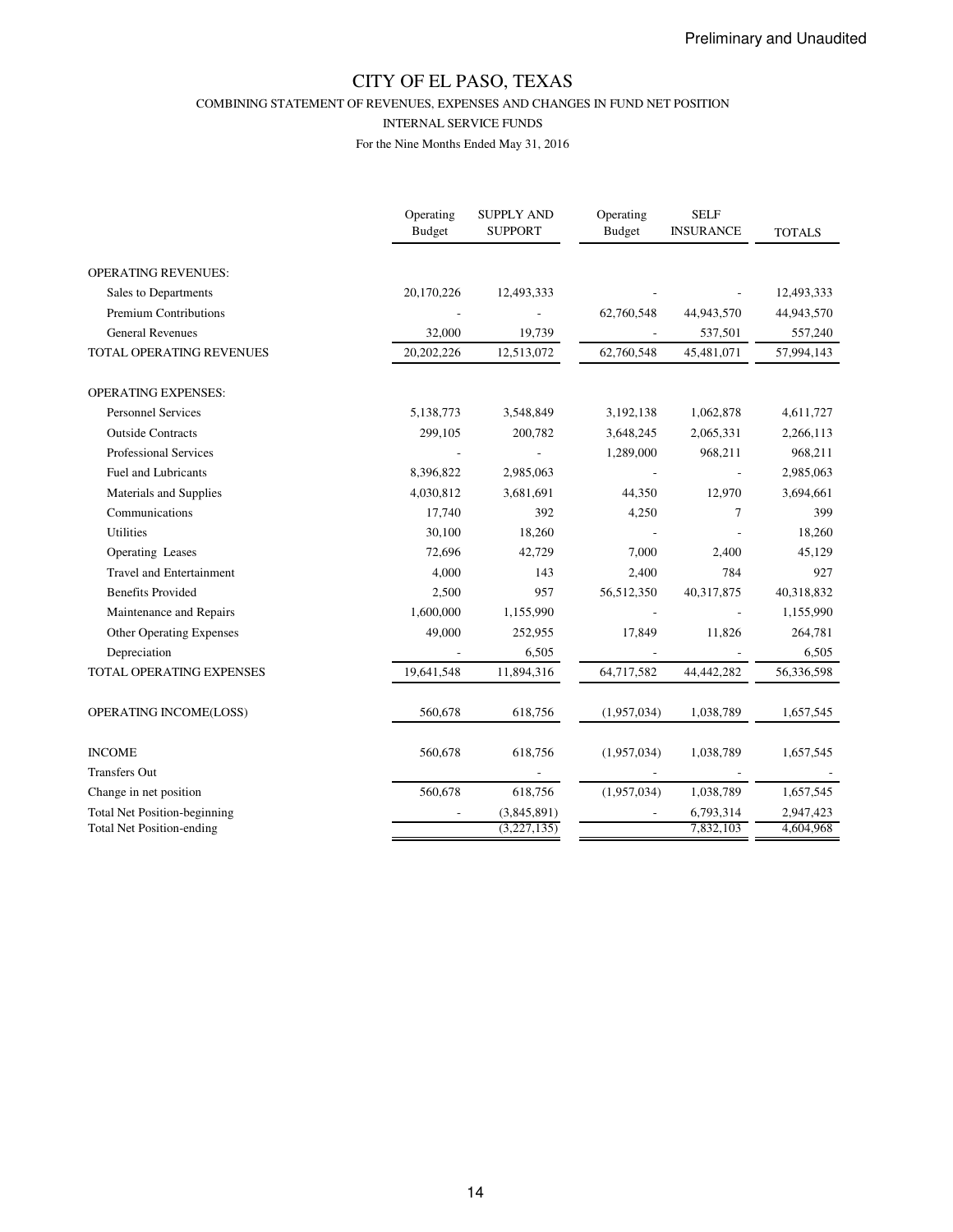COMBINING STATEMENT OF CASH FLOWS

INTERNAL SERVICE FUNDS

|                                                                                                           | <b>SUPPLY AND</b><br><b>SUPPORT</b> | <b>SELF</b><br><b>INSURANCE</b> | TOTALS         |
|-----------------------------------------------------------------------------------------------------------|-------------------------------------|---------------------------------|----------------|
| <b>CASH FLOWS FROM OPERATING ACTIVITIES</b>                                                               |                                     |                                 |                |
| Receipts from customers                                                                                   | 12,524,189                          | 45,480,717                      | 58,004,906     |
| Payments to suppliers                                                                                     | (8,586,023)                         | (45, 425, 568)                  | (54, 011, 591) |
| Payments to employees                                                                                     | (3,370,814)                         | (1,076,539)                     | (4,447,353)    |
| Net cash provided (used) by operating activities                                                          | 567,352                             | (1,021,390)                     | (454, 038)     |
| <b>CASH FLOWS FROM CAPITAL AND</b><br><b>RELATED FINANCING ACTIVITIES</b>                                 |                                     |                                 |                |
| Purchases of capital assets                                                                               | (22, 652)                           |                                 | (22, 652)      |
| Net cash (used) by capital and related                                                                    |                                     |                                 |                |
| financing activities                                                                                      | (22, 652)                           |                                 | (22, 652)      |
| <b>CASH FLOWS FROM INVESTING ACTIVITIES</b>                                                               |                                     |                                 |                |
| Purchases of Investments                                                                                  |                                     | 10,077,486                      | 10,077,486     |
| Net cash provided by investing activities                                                                 |                                     | 10,077,486                      | 10,077,486     |
| Net increase in cash and cash equivalents                                                                 | 544,700                             | 9,056,096                       | 9,600,796      |
| Balances - beginning of the year                                                                          | 18,935                              | 14,869,707                      | 14,888,642     |
| Balances - end of the year                                                                                | 563,635                             | 23,925,803                      | 24,489,438     |
| Reconciliation of operating income to net cash                                                            |                                     |                                 |                |
| provided (used) by operating activities:                                                                  |                                     |                                 |                |
| Operating income                                                                                          | 618,756                             | 1,038,789                       | 1,657,545      |
| Adjustments to reconcile operating income to net cash<br>provided by operating activities:                |                                     |                                 |                |
| Depreciation expense                                                                                      | 6,505                               |                                 | 6,505          |
| Net Pension Obligation                                                                                    | 226,799                             |                                 | 226,799        |
| Change in assets and liabilities:                                                                         |                                     |                                 |                |
| Receivables, net                                                                                          | 11,117                              | (354)                           | 10,763         |
| Inventories                                                                                               | (73, 107)                           |                                 | (73, 107)      |
| Accounts and other payables                                                                               | (173, 954)                          | (2,046,164)                     | (2,220,118)    |
| Accrued expenses                                                                                          | (48, 764)                           | (13,661)                        | (62, 425)      |
| Net cash provided (used) by operating activities                                                          | 567,352                             | (1,021,390)                     | (454, 038)     |
| Schedule of Non-Cash Investing, Capital and Financing Activities<br>Increase in fair value of investments |                                     |                                 |                |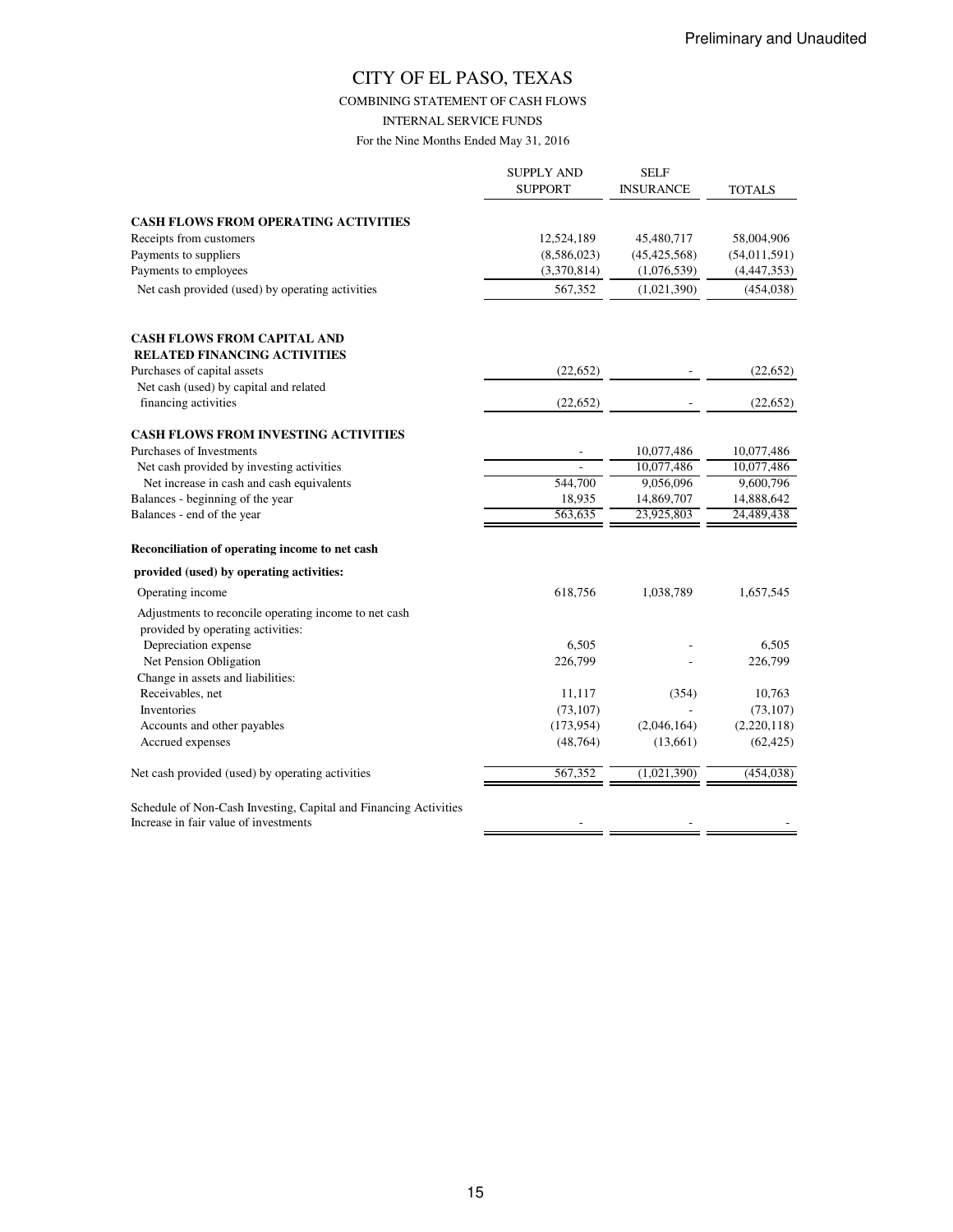COMBINING STATEMENT OF NET POSITION

PENSION TRUST FUNDS

May 31, 2016

|                                                       | El Paso Firemen and Policemen's |                           |               |               |
|-------------------------------------------------------|---------------------------------|---------------------------|---------------|---------------|
|                                                       |                                 | Pension Fund              |               |               |
|                                                       |                                 | (as of December 31, 2014) |               |               |
|                                                       | El Paso City                    |                           |               |               |
|                                                       | Employees'                      |                           | Policemen     |               |
|                                                       | Pension Fund                    | Firemen Division          | Division      | Total         |
| <b>ASSETS</b>                                         |                                 |                           |               |               |
| Cash and Cash Equivalents                             | 6,411,365                       | 6,906,713                 | 10,063,634    | 23,381,712    |
| Investments:                                          |                                 |                           |               |               |
| Mutual funds                                          | 21,254,906                      |                           |               | 21,254,906    |
| Commingled funds                                      | 53,833,171                      |                           |               | 53,833,171    |
| High-yield bond obligations                           | 47,826,591                      |                           |               | 47,826,591    |
| Corporate stocks                                      | 102,495,709                     |                           |               | 102,495,709   |
| <b>Bank Collective Investment Funds</b>               | 186,488,037                     |                           |               | 186,488,037   |
| Private equities                                      | 64,341,689                      | 14,481,456                | 21,100,638    | 99,923,783    |
| Real estate investment funds                          | 66,507,980                      | 25,400,692                | 37,010,839    | 128,919,511   |
| <b>Fixed Income Securities</b>                        | 97,966,289                      | 158,453,686               | 230,879,687   | 487,299,662   |
| <b>Domestic Equities</b>                              | 53,989,173                      | 158,021,940               | 230,250,600   | 442, 261, 713 |
| <b>International Equities</b>                         |                                 | 153,130,416               | 223, 123, 258 | 376,253,674   |
| Invested securities lending collateral                |                                 | 40,687,658                | 59,285,170    | 99,972,828    |
| Receivables - Net of Allowances                       |                                 |                           |               |               |
| <b>Commission Credits Receivable</b>                  | 135,603                         |                           |               | 135,603       |
| Due from Brokers For Securities Sold                  | 279,023                         |                           |               | 279,023       |
| <b>Employer Contributions</b>                         | 658,355                         | 381,924                   | 556,494       | 1,596,773     |
| <b>Employee Contributions</b>                         | 417,549                         | 306,196                   | 446,152       | 1,169,897     |
| Accrued Interest and Dividends                        | 843,024                         | 165,368                   | 240,954       | 1,249,346     |
| Other                                                 |                                 | 70                        | 101           | 171           |
| Prepaid Items                                         | 22,895                          |                           |               | 22,895        |
| Capital Assets:                                       |                                 |                           |               |               |
| Buildings, Improvements & Equipment, Net              | 750,345                         | 501,785                   | 731,144       | 1,983,274     |
| <b>TOTAL ASSETS</b>                                   | 704,221,704                     | 558,437,904               | 813,688,671   | 2,076,348,279 |
| <b>LIABILITIES</b>                                    |                                 |                           |               |               |
| <b>Accounts Payable</b>                               | 2,653,151                       | 40,687,658                | 59,285,170    | 102,625,979   |
| <b>Accrued Payroll</b>                                | 1,044,781                       | 525,758                   | 766,073       | 2,336,612     |
| <b>Unearned Revenue - Commission Credits</b>          | 135,603                         |                           |               | 135,603       |
| <b>TOTAL LIABILITIES</b>                              | 3,833,535                       | 41,213,416                | 60,051,243    | 105,098,194   |
| <b>NET POSITION:</b>                                  |                                 |                           |               |               |
| Held in Trust for Pension Benefits and Other Purposes | 700,388,169                     | 517,224,488               | 753,637,428   | 1,971,250,085 |